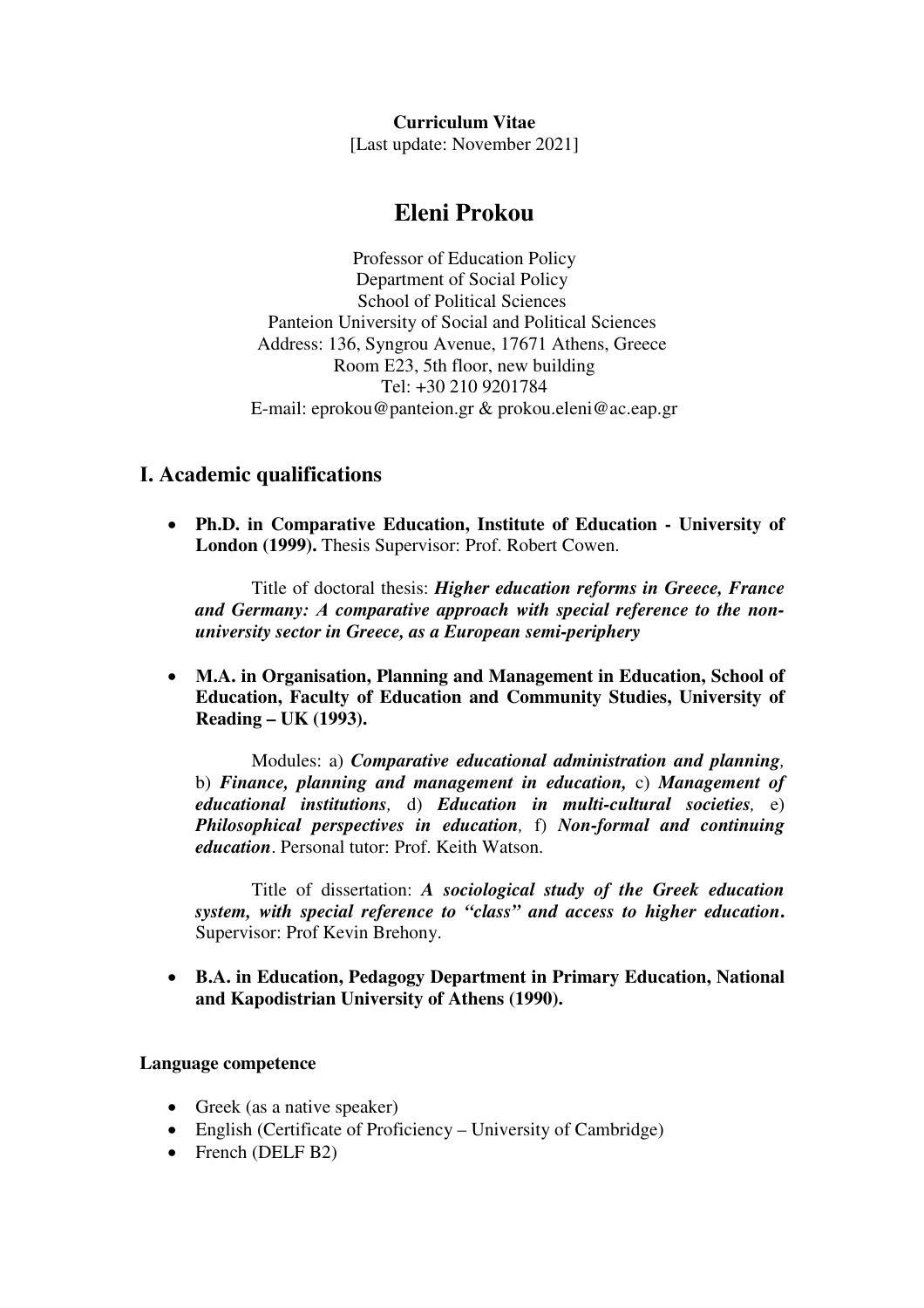## **II. Academic honours - Scholarships**

- I am currently (2018-2022) a Vice-President and in the past a Member (2016- 2018) of the Executive Committee of the *Comparative Education Society in Europe* (CESE).
- I have been an Honorary Senior Research Associate at the UCL Institute of Education – University of London (from 30-9-2019 until 29-11-2019).
- I received the Comparative Education Society in Europe (CESE) Women's Network Prize *for excellence in presenting a report on research in Comparative Education* (Uppsala, 24th CESE conference, 16-19 August 2010). The prize was awarded for my paper: Prokou E., (2010), "University reform in Greece: A shift from intrinsic to extrinsic values", in Mattheou D., (ed.), *Changing educational landscapes. Educational policies, schooling systems and higher education – A comparative perspective*, London: Springer, pp. 59-74.
- I received a scholarship from the Panchiakon Foundation of Scholarships "I.D. Pateras" for my undergraduate, postgraduate and doctoral studies. I received an award from the Greek "Sailors' Home" for my bachelor's degree (8,1 out of 10). I received a scholarship from the Greek State's Scholarships Foundation for a good order of admission  $(13<sup>th</sup>)$  to the Pedagogy Department, after my participation at the panhellenic university entrance examinations and holding a degree of 19 and 4/11 out of 20 (with direction to the natural sciences) from the 3rd General Lyceum of Korydallos-Piraeus.

# **III. Publications**

## **Doctoral Thesis**

Prokou E., (1999), *Higher education reforms in Greece, France and Germany: Α comparative approach with special reference to the non-university sector in Greece, as a European semi-periphery*, Ph.D. Thesis, London: Institute of Education-University of London (See https://discovery.ucl.ac.uk/id/eprint/10019051/).

## **Books**

Prokou E., (2020), *Adult education and lifelong learning policies in Europe*, Athens: Dionicos (in Greek).

Vergidis D. & Prokou E., (2015), *Planning, management, evaluation of adult education programmes: Elements of socio-economic function and institutional framework,* vol. A, Patras: Hellenic Open University (forthcoming).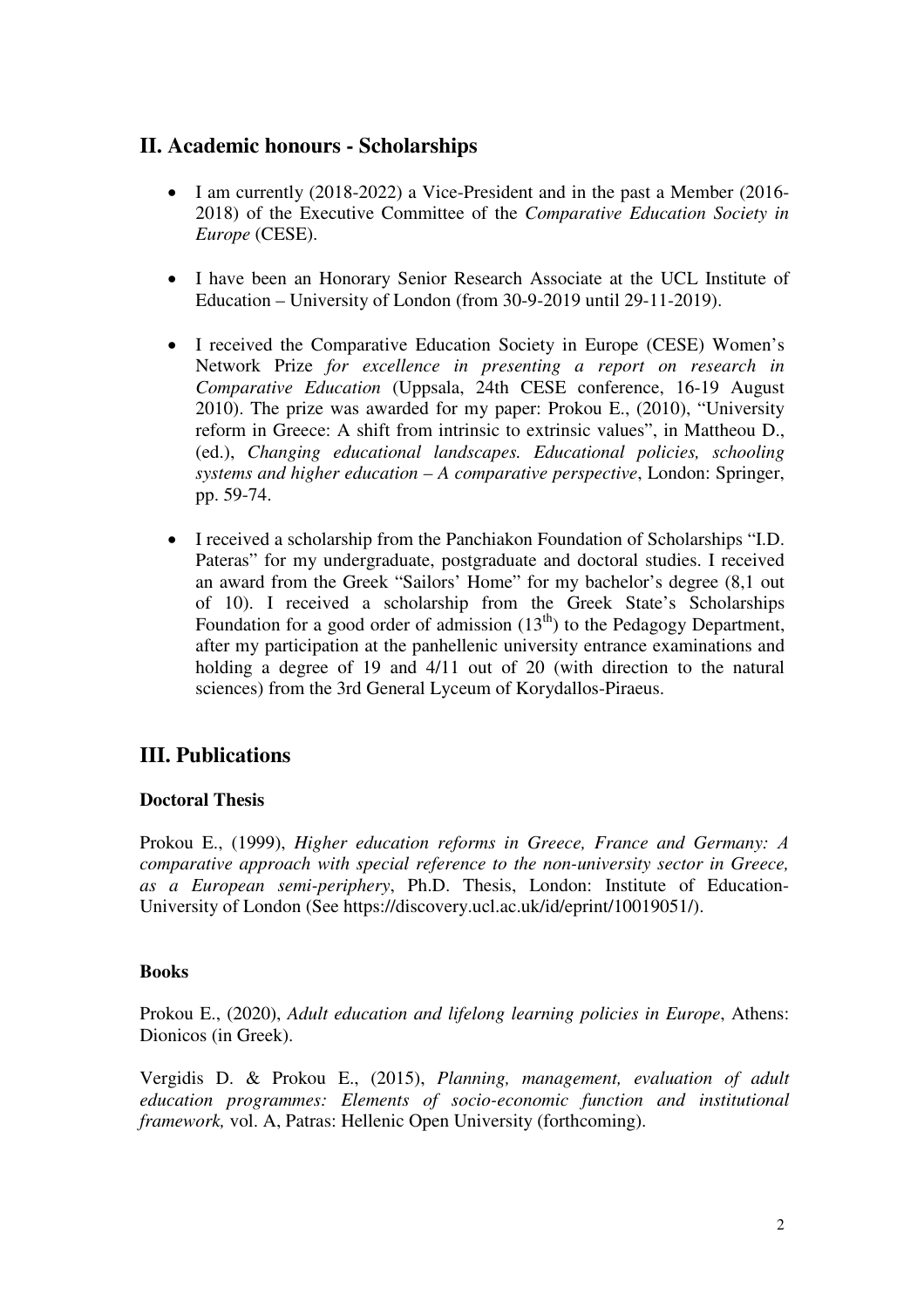Koutouzis M. & Prokou E., (2015), *Planning, management, evaluation of adult education programmes: Management of institutions,* vol. C, Patras: Hellenic Open University (forthcoming).

Prokou E., (ed.), (2011), *Social dimensions of higher education policies: A comparative and international approach*, Athens: Dionicos (in Greek). (As an editor, I wrote the Introduction and two Chapters.)

Prokou E., (2009), *Adult education and lifelong learning in Europe and in Greece*, Athens: Dionicos (in Greek).

Vergidis D. & Prokou E., (2005), *Planning, management, evaluation of adult education programmes: Elements of socio-economic function and institutional framework,* vol. A, Patras: Hellenic Open University (in Greek).

Koutouzis M. & Prokou E., (2005), *Planning, management, evaluation of adult education programmes: Management of institutions,* vol. C, Patras: Hellenic Open University (in Greek).

#### **Papers in refereed international journals**

Prokou E., (2018), "Comparative education in Greece, as a European 'semiperiphery'", *Comparative Education*, 54:1, pp. 530-547.

Prokou E., (2014a), "Accreditation policies and changing patterns of higher education in Europe", *The International Journal of Learning in Higher Education*, 20:4, pp. 87- 96.

Prokou E., (2014b), "Adult education / lifelong learning policies in Greece in the early 2010s: Influences from European education policy and national practices", *European Education*, 46:1, pp. 34-54.

Prokou E., (2013), "Equity and efficiency in Greek higher education policies in the past three decades: A shift of emphasis to the issue of efficiency / 'quality assurance' in the 2000s", *The Journal for Critical Education Policy Studies*, 11:3, pp. 29-51.

Prokou E., (2008a), "The emphasis on employability and the changing role of the university in Europe", *Higher Education in Europe*, 33:4, pp. 387-394.

Prokou E., (2008b), "A comparative approach to lifelong learning policies in Europe: The cases of the UK, Sweden and Greece", *European Journal of Education: Research, Development and Policies*, 43:1, pp. 123-140.

Prokou E., (2006), "Nonuniversity higher education reform in France, Germany, and Greece: A comparison of core and semiperiphery societies", *Comparative Education Review*, 50:2, pp. 196-216.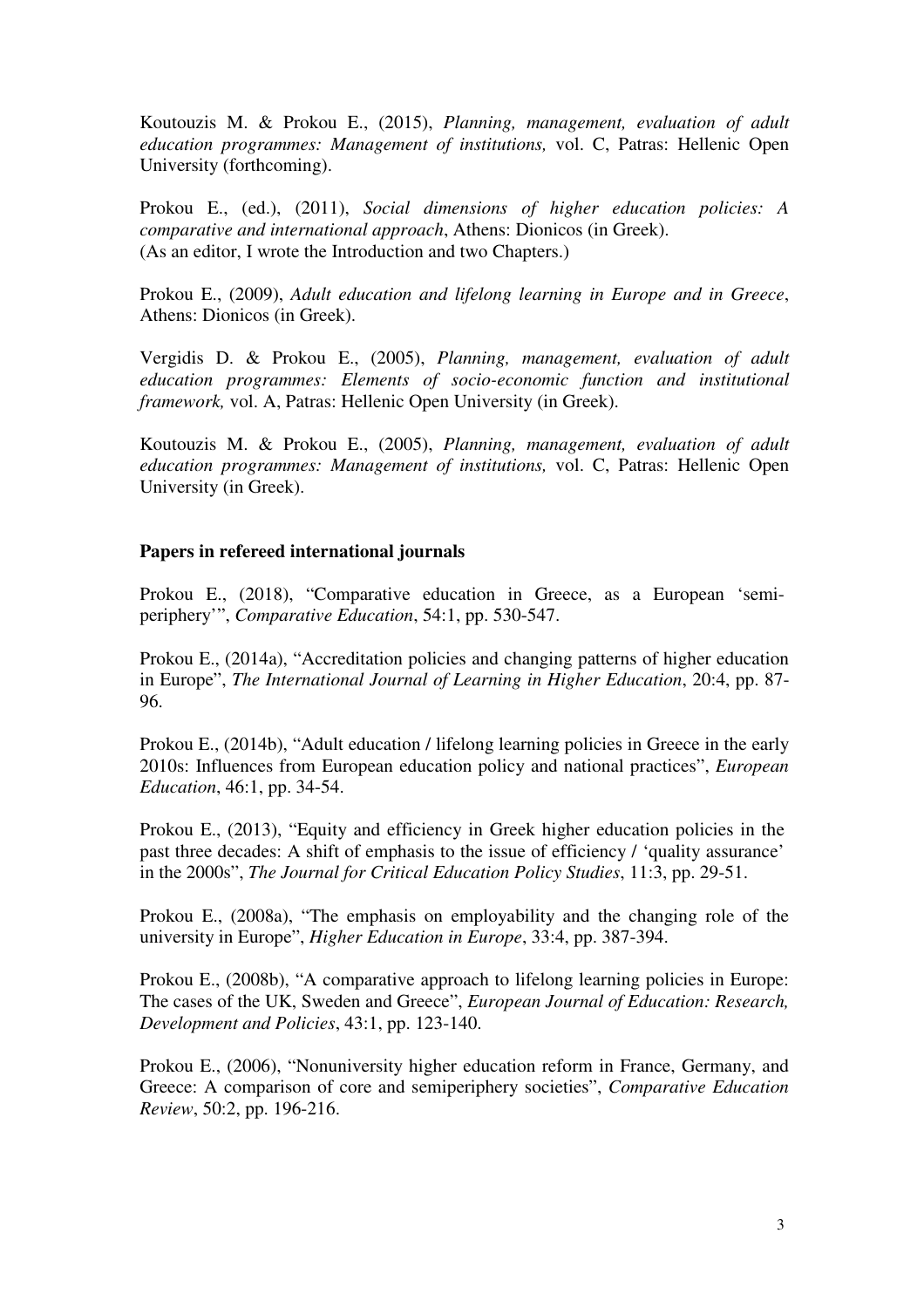Prokou E., (2003), "International influences on educational policy - with special reference to the technological sector of higher education - in Greece as a European semi-periphery", *Compare*, 33:3, pp. 301-313.

Prokou E., (1994), "Teacher education in Greece", *Journal of Practice in Education for Development*, 1:1, pp. 43-47.

#### **Papers in refereed Greek journals**

Prokou E., (2021), "European higher education policy and its influences in Greece, before and during the economic crisis", *Comparative and International Education Review*, 26, pp. 143-173 (in Greek).

Prokou E., (ed.), (2021), *Education governance: Comparative and international perspectives*, *Comparative and International Education Review*, 26 (Editorial: pp. 2- 4).

Prokou E., (2019), "The reform of Greek higher education under the influences of European education policy and the shift from 'equity' to 'quality assurance'", *Comparative and International Education Review*, 23, pp. 83-98 (in Greek).

Prokou E., (2014), "Analysis and interpretation of policies introduced by law no. 3879/2010 under the title 'Development of lifelong learning and other provisions'", *Adult Education: A Journal of the Hellenic Adult Education Association*, 31, pp. 8-17 (in Greek).

Prokou E., (2011), "The aims of employability and social inclusion / active citizenship in lifelong learning policies in Greece", in Psimmenos I., (ed.), *Contemporary Social Inequalities*, *The Greek Review of Social Research*, special issue 136 C´, pp. 203-223.

Prokou E., (2008), "Evaluation / quality assurance policies in higher education in Europe and in Greece", *Comparative and International Education Review*, 11-12, pp. 76-106 (in Greek).

Prokou E., (2007), "The 'governmental strategy' in lifelong education in Europe and Greece", *Social Cohesion and Development*, 2:2, pp. 179-192 (in Greek).

Prokou E., (2004), "Globalisation, knowledge society and lifelong learning", *Adult Education: A Journal of the Hellenic Adult Education Association*, 2, pp. 4-10 (in Greek).

Prokou E., (2003a), "'Market' – 'civil society' – 'autonomy': Changes in the relationship between the state and higher education in western Europe in the era of late modernity", *Educational Review: Periodical Publication of the Greek Educational Society*, 36, pp. 82-100 (in Greek).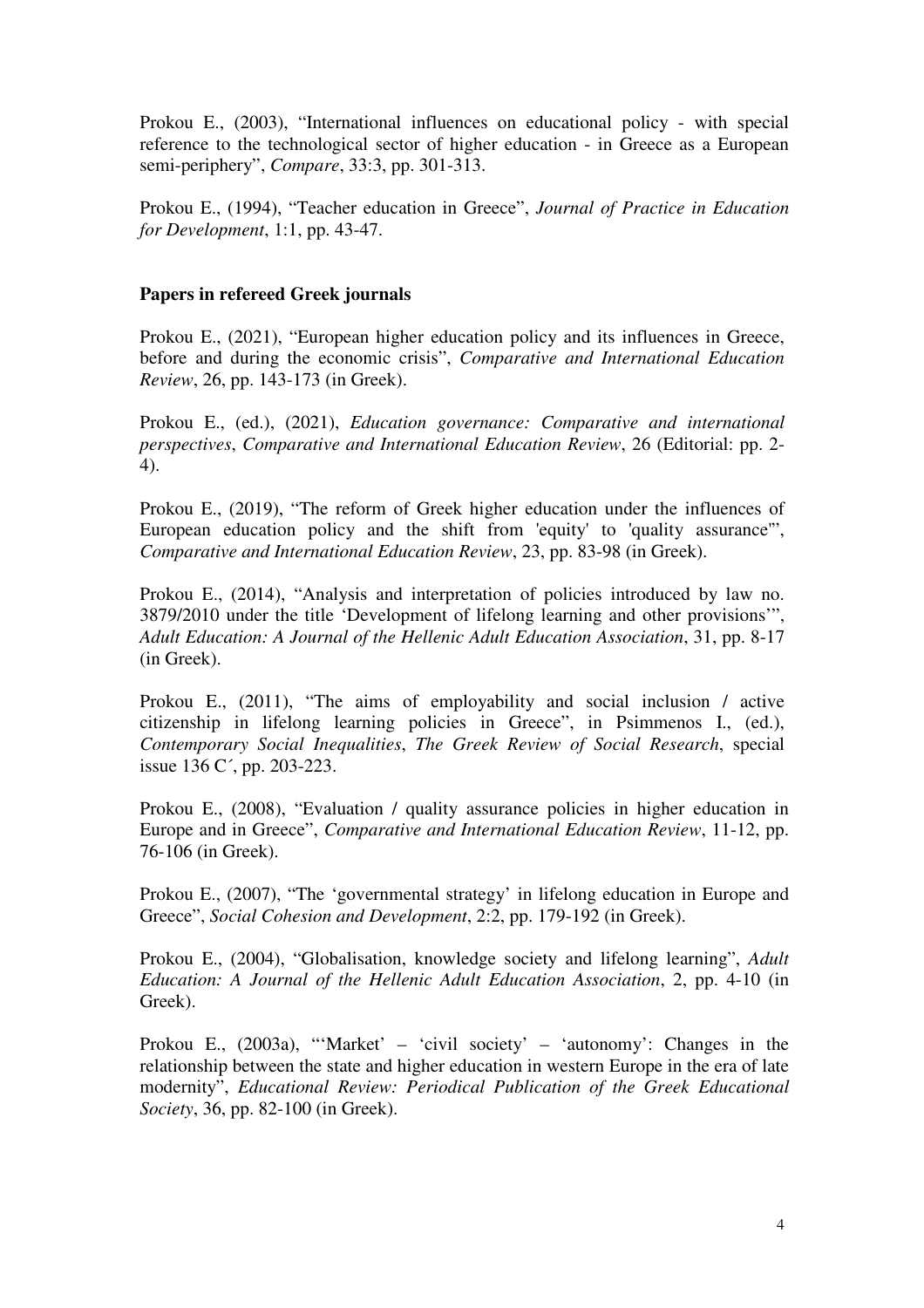Prokou E., (2003b), "Selected aspects of the relationship between the state and higher education in western Europe, from the 1960s up to the 1990s", *Panepistimio*, 6, pp. 93-114 (in Greek).

#### **Chapters in edited books and papers published in refereed conference proceedings**

Prokou E., (2020), "European education policy, accreditation of qualifications and individualisation of the responsibility for 'lifelong learning'», in Tsakiri D. & Fotopoulos N., (eds.), *Education policy at the crossroads of social and political sciences*, Chalandri: 24 Grammata, pp. 179-198 (in Greek).

Prokou E., (2018), "The European Qualifications Framework as an EU policy instrument for the marketisation of adult and lifelong education", in Carney, S. & Schweisfurth M., (eds.), *Equity in and through education: Changing contexts, consequences, and contestations*, Rotterdam: Sense Publishers, pp. 80-96.

Prokou E., (2016), "The reform of Greek higher education under the influences of European education policy and the shift from 'equity' to 'quality assurance'", in Fasoulis Κ., Pasias G., Firippis Em., Roussakis Y. & Samara A., (eds.), *Tracing the educational landscape*, volume - tribute to Emeritus Professor Dimitris Mattheou, Athens: Papazisis publications, pp. 439-456 (in Greek).

Prokou E. & Pasias G., "Contemporary higher education policies in Greece (2011-2013): Paradigm shift and economic crisis", in Kamarianos I. & Stamelos G., (eds.), *Interdisciplinarity*, Patras: hepnet (*Higher Education Policy Network*) (forthcoming) (in Greek).

Prokou E., Michalopoulou C. & Antonopoulou A., (2015), "Explorando las cuestiones de 'igualdad' y 'eficiencia' en el sistema binario de educación superior en Grecia, desde 1980 hasta 2000"), en Bravo-Moreno A. (ed.) *Desigualdades, diferencias y experiencias de (no) pertenencia en educación*, Bern: Peter Lang Academic Publishers, pp. 195-224.

Prokou E., (2013), "Policies of 'vocationalisation' of higher education in Europe: From 'differentiation' to 'lifelong learning'", in Moissidis A., Papadopoulou D. & Petraki G., (eds.), *Sociology and social transformation in contemporary Greece*, Athens: Gutenberg, volume - tribute to D. Tsaoussis, Emeritus Professor of the Department of Social Policy of Panteion University, pp. 273-301 (in Greek).

Prokou E., (2011), "Lifelong education policies in Greece: Towards combating social exclusion?", in Moissidis A. & Papadopoulou D., (eds.), *The social inclusion of citizens of third countries in Greece: Work, education, social protection*, Athens: Kritiki, pp. 161-182 (in Greek).

Prokou E., (2010a), "University reform in Greece: A shift from intrinsic to extrinsic values", in Mattheou D., (ed.), *Changing educational landscapes. Educational policies, schooling systems and higher education – a comparative perspective*, London: Springer, pp. 59-74.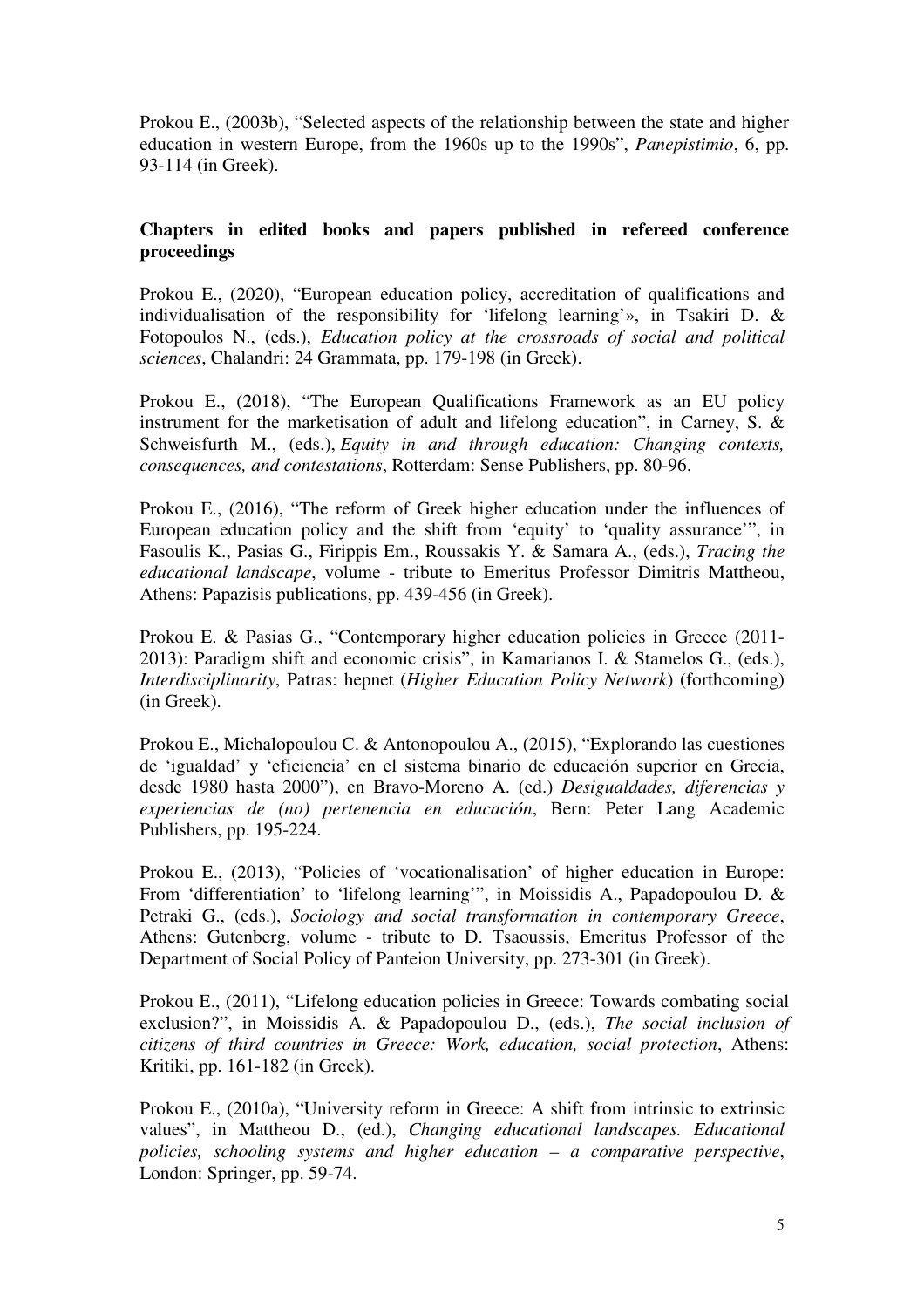Prokou E., (2010b), "From 'equality of educational opportunities' to 'quality assurance' policies and trends of privatisation of higher education", in Petmesidou M. & Papatheodorou Ch., (eds.), *Social reform and changes in the mixture of "publicprivate" in the field of social policy*, Athens: Hellinika Grammata, pp. 245-260 (in Greek).

Prokou E., (2008), "The weakening of the concept of 'equality of educational opportunities' in higher education policies in Greece", in the proceedings of the 5th International Conference of History of Education (organised by the Pedagogy Department in Primary Education of the University of Patras) under the title *Education and social justice,* in

http://www.eriande.elemedu.upatras.gr/?section=985&language=el\_GR&page706=2& itemid706=1052 (in Greek).

Karamessini M. & Prokou E., (2006), "Higher education and work: Graduates' employment and educational policy", in the proceedings of the international conference titled *Social policy in a changing environment: Challenges and prospects*, organised by the Department of Social Policy of Panteion University, Athens: Panteion University, 25-26 May 2006, pp. 61-73 (in Greek).

Prokou E., (2003a), "Experiences from an intercultural school: Suggestion for a multicultural curriculum", in Tressou E. & Mitakidou S. (eds.), *Teachers talk to teachers about their experiences: The education of language minorities*, Thessaloniki: Paratiritis, pp. 237-244 (in Greek).

Prokou E., (2003b), "The emergence and evolution of intercultural education in western societies – A reference to the case of Greece", in Georgogiannis P., (ed.), *Intercultural education: Greek as a second or a foreign language*,  $5<sup>th</sup>$  International Conference, vol. III, Patras: University of Patras - Pedagogy Department in Primary Education – Centre for Intercultural Education, pp. 425-440 (in Greek).

Prokou E., (2002), "The 'European dimension', as a policy legitimating non-formal higher education" in the proceedings of the 2<sup>nd</sup> International Conference titled *Education at the dawn of the 21st century: Historical and comparative considerations*, University of Patras - Pedagogy Department in Primary Education, 4-6 October 2003, in http://www.elemedu.upatras.gr/eriande/synedria/synedrio2/praktika/prokou.htm (in Greek).

Prokou E., (1995), "The education of primary school teachers in Greece", in Gardner R., (ed.), *Contemporary crises in teacher education*, London: The British Association of Teachers and Researchers in Overseas Education (B.A.T.R.O.E.), pp. 161-172.

#### **Texts in newsletters and journals**

Editor of the publication of the  $6<sup>th</sup>$  Newsletter of the Hellenic Social Policy Association and author of the text: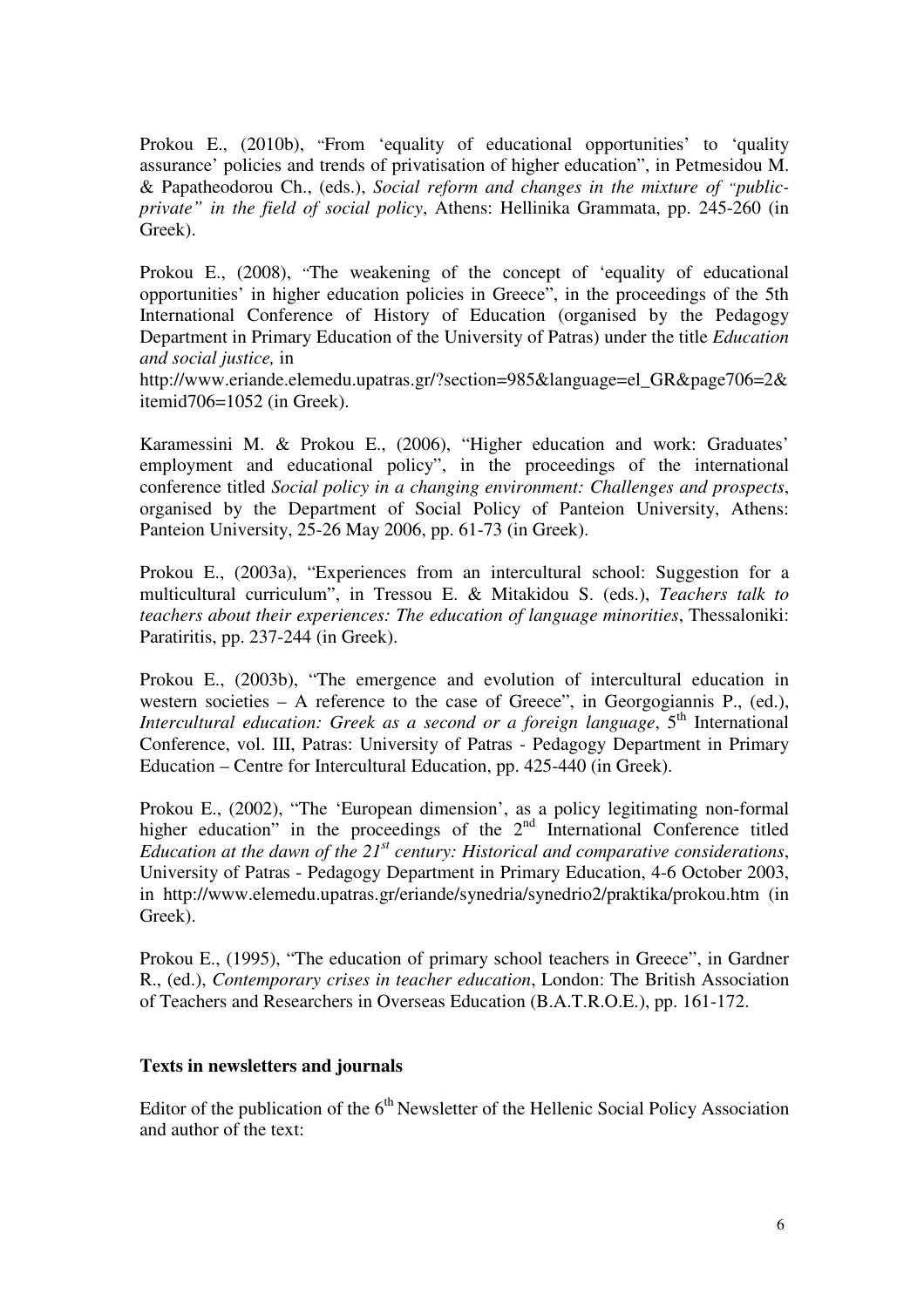Prokou E., (2009), "From 'equality of educational opportunities' to 'quality assurance' policies and trends of privatisation of higher education", *Newsletter of the Hellenic Social Policy Association*, 6, March, p. 5 (in Greek).

Prokou E., (2007), "The neo-liberal transformation of European universities", *Newsletter of the Hellenic Social Policy Association*, 2, October, p. 2 (in Greek).

Prokou E., (2000), "Higher education reforms in Greece, France and Germany: Α comparative approach with special reference to the non-university sector in Greece, as a European semi-periphery", Ph.D. thesis memorandum, *Panepistimio*, 1, pp. 103-110 (in Greek).

## **ΙV. University teaching and research**

## **Teaching at the DEPARTMENT OF SOCIAL POLICY OF PANTEION UNIVERSITY**

Initially as a lecturer (date of gov. appointment: 13-10-2004), later as an assistant professor (date of gov. appointment: 21-2-2011, date of tenure: 02-04-2015) and as an associate professor (date of gov. appointment: 18-10-2017), and now as a professor (date of gov. appointment: 25-10-2021), I teach at the Department of Social Policy.

Since the academic year 2018-2019, I have been teaching the following undergraduate courses:

- **Education and social policy** (compulsory course)
- **Comparative education and European education policy** (seminar)
- **Lifelong education** (selection course)

In the past, I taught the following undergraduate courses:

- **Comparative education policy** (selection course)
- **Lifelong education** (selection course)
- **Sociology of education** (selection course) until the academic year 2014-2015 and **Education and society** (compulsory course) for the period 2015-2017. From the academic year 2017-2018 onwards, I teach the compulsory course **Education and social policy**.
- **Social dimensions of education policy** (selection course)

In the academic year 2018-2019, I started teaching (having also the scientific responsibility) the following course of the Master's Degree **"Analysis and implementation of social policy"**:

• **Comparative education policy** 

In the period 2012-2018, I taught (having the scientific responsibility) the following course of the Master's Degree **"Methodology and applications in social policy"**:

• **Higher education and adult education / lifelong learning policies**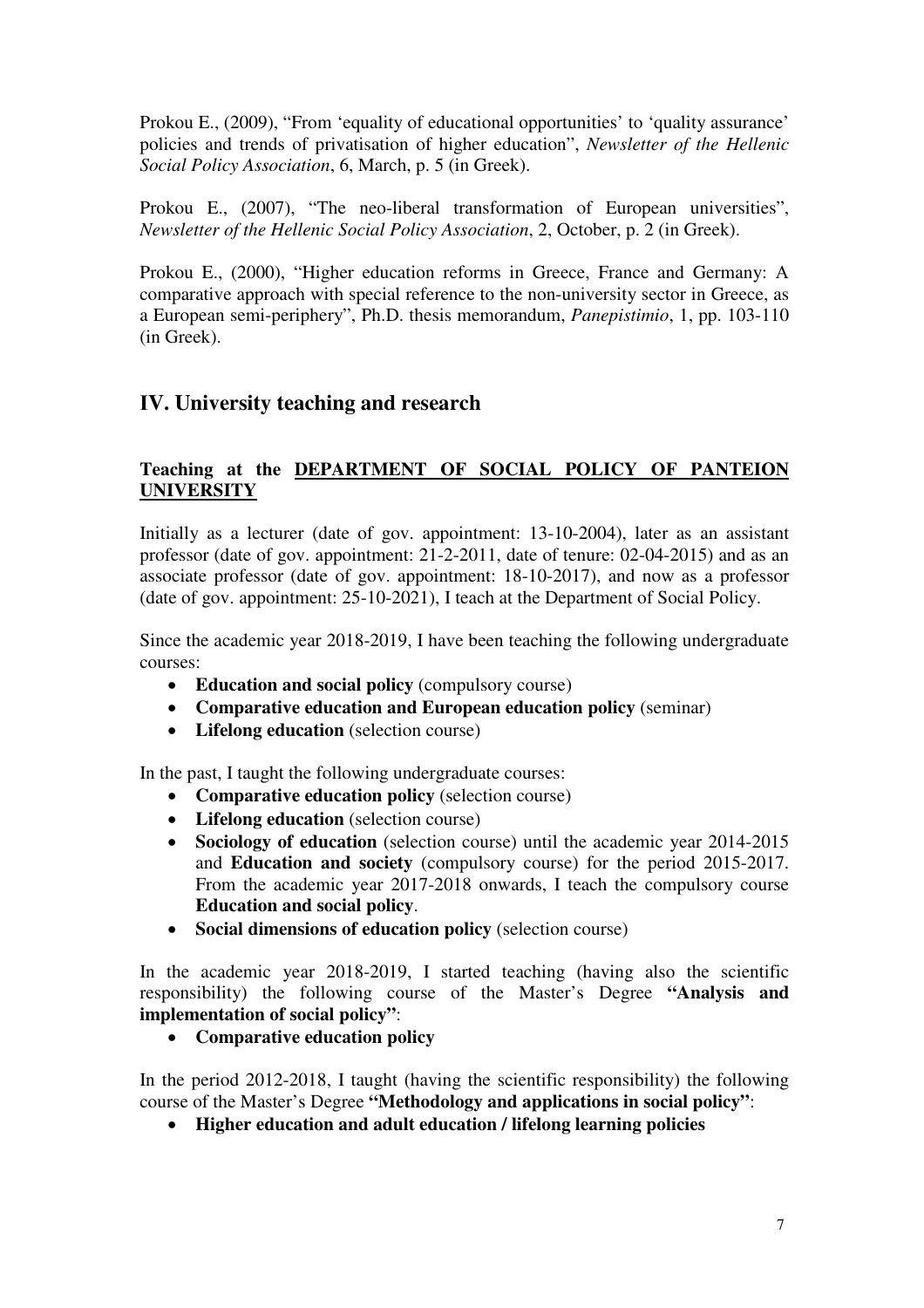In the period 2007-2012, I taught at the following courses of the Master's Degree **"Methodology and applications in social policy"**:

- **Methodological approaches to social cohesion and social inclusion** (with professor Despina Papadopoulou, who had the scientific responsibility).
- **New technologies, organisation of work and policies of education and training** (with professor Georgia Petraki, who had the scientific responsibility).

#### **Teaching at the School of Humanities of the HELLENIC OPEN UNIVERSITY**

• Member of the Collaborating Teaching Staff of the Hellenic Open University. Module: **"Planning, management and evaluation of adult education programmes"** of the Master's course **"Adult education".**

2021 - 2022: supervision of M.A. dissertations (in the framework of the module "Planning, management and evaluation of adult education programmes" and in the framework of the module "Introduction to adult education" of the Master's course "Studies in education")

2020 - 2021: supervision of M.A. dissertations (in the framework of the module "Planning, management and evaluation of adult education programmes" and in the framework of the module "Introduction to adult education" of the Master's course "Studies in education")

2019 - 2020: supervision of M.A. dissertations (in the framework of the module "Planning, management and evaluation of adult education programmes" and in the framework of the module "Introduction to adult education" of the Master's course "Studies in education")

2018 - 2019: supervision of M.A. dissertations (in the framework of the module "Planning, management and evaluation of adult education programmes" and in the framework of the module "Introduction to adult education" of the Master's course "Studies in education")

2017 - 2018: supervision of M.A. dissertations (in the framework of the module "Planning, management and evaluation of adult education programmes" and in the framework of the module "Introduction to adult education" of the Master's course "Studies in education")

2016 - 2017: supervision of M.A. dissertations

2015 - 2016: supervision of a group of students and M.A. dissertations

2014 - 2015 supervision of a group of students and M.A. dissertations

2013 - 2014: supervision of a group of students and M.A. dissertations

2012 - 2013: supervision of a group of students and M.A. dissertations

2010 - 2011: supervision of a group of students and M.A. dissertations

2009 - 2010: supervision of a group of students and M.A. dissertations

2008 - 2009: supervision of a group of students and M.A. dissertations

2007 - 2008: supervision of a group of students and M.A. dissertations

2006 - 2007: supervision of M.A. dissertations

• Member of the Collaborating Teaching Staff of the Hellenic Open University. Module: **"Introduction to adult education"** of the Master's course **"Studies in education**.

2005-2006: supervision of a group of students and M.A. dissertations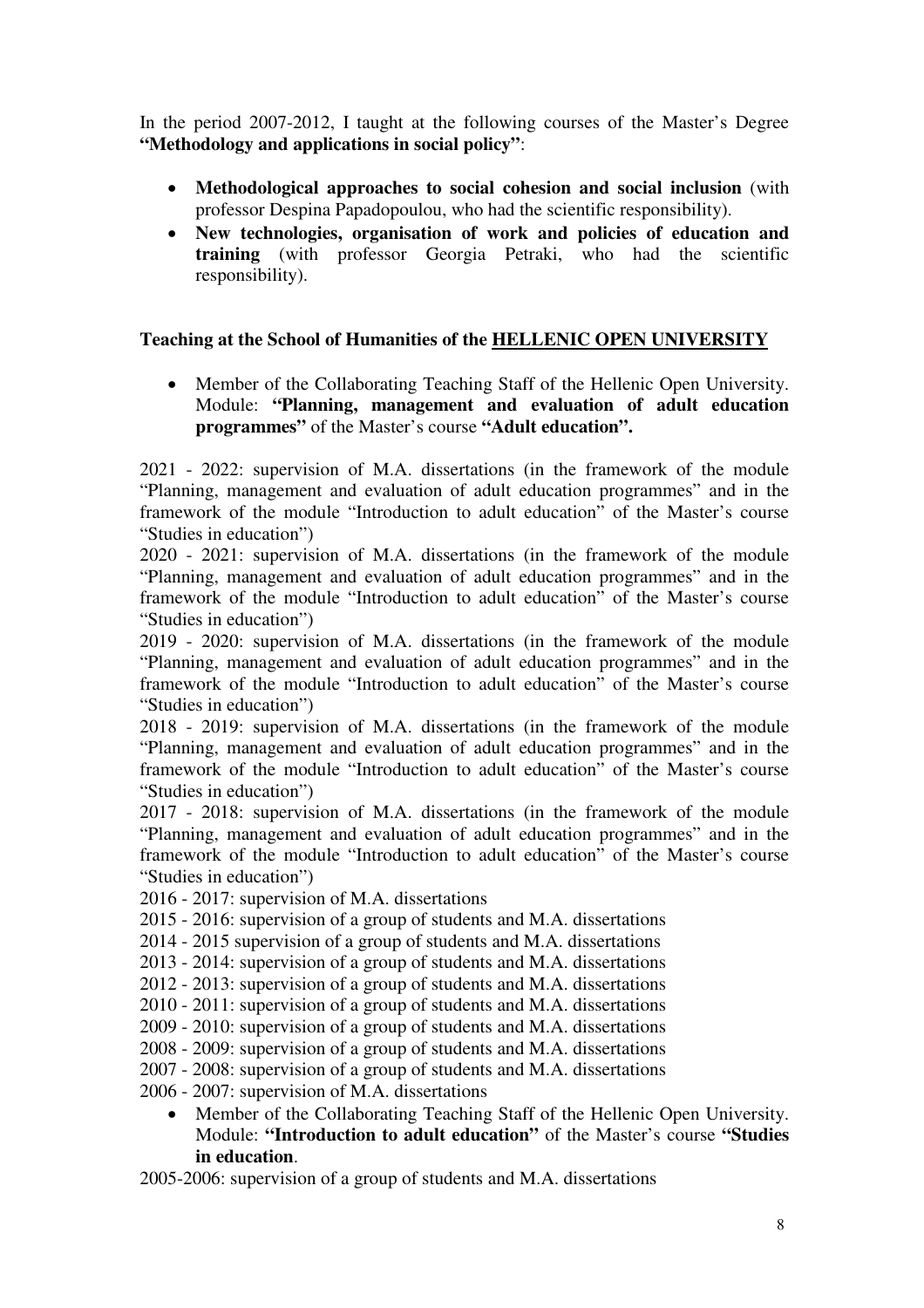2004-2005: supervision of a group of students and M.A. dissertations 2003-2004: supervision of two groups of students and M.A. dissertations 2002-2003: supervision of a group of students

## **Teaching at other Universities**

- (2006 2007) **Pedagogy Department in Primary Education University of Athens:** Lecturer at the postgraduate teacher training course. Module: **"Theory and practice of lifelong education in the member states of the European Union"**.
- (2001 2002) **Pedagogy Department in Primary Education Aristotle University of Thessaloniki:** Lecturer at the post-graduate teacher training course. Module: **"Organisation and management of the educational system"**.
- (1999–2000) **Department of Educational and Social Policy University of Macedonia:** Lecturer at the undergraduate programme of studies. Course: **"Organisation and management of education"**.

## **Non teaching (administrative etc.) activities at Panteion University**

- Member of the Committee for the Internal Regulation of Panteion University  $(2020 - )$ .
- Member of the Panteion University Committee for the establishment of the Interdepartmental Programme of Studies in Education and Teaching Practice  $(2018 - ).$
- Member of the three-member Committee of the Department of Social Policy for the Evaluation for Student Internship (2020 - 2021).
- Member of the Group for the Internal Evaluation of the Department of Social Policy (2018 - ).
- Member of the Committee for the verification of registration documents of students transferring their admission from another Greek university to the Department of Social Policy and for the admission of students belonging to special categories (2017 - ).
- Member of the Committee responsible for the doctoral studies of the Department of Social Policy (2015 - ).
- Member of the Committee responsible for the undergraduate course of studies of the Department of Social Policy (2008 - 2011, 2012 - ) and Course Tutor.
- Member of the Erasmus + / International Mobility Committee by Senate Decision at the meeting on 09-02-2018.
- Responsible on the part of the Department of Social Policy for the Erasmus+ programme (2014 - 2018).
- Member of the Committee responsible for the annual conduction of research on the graduates of the Department of Social Policy (appointed in 2015).
- Member of the three-member Selection Committee for the consideration of applications of Ph.D. candidates (2012 – 2013, 2014 - 2015).
- Member of the Committee responsible for the postgraduate course of studies of the Department of Social Policy (2008 - 2010).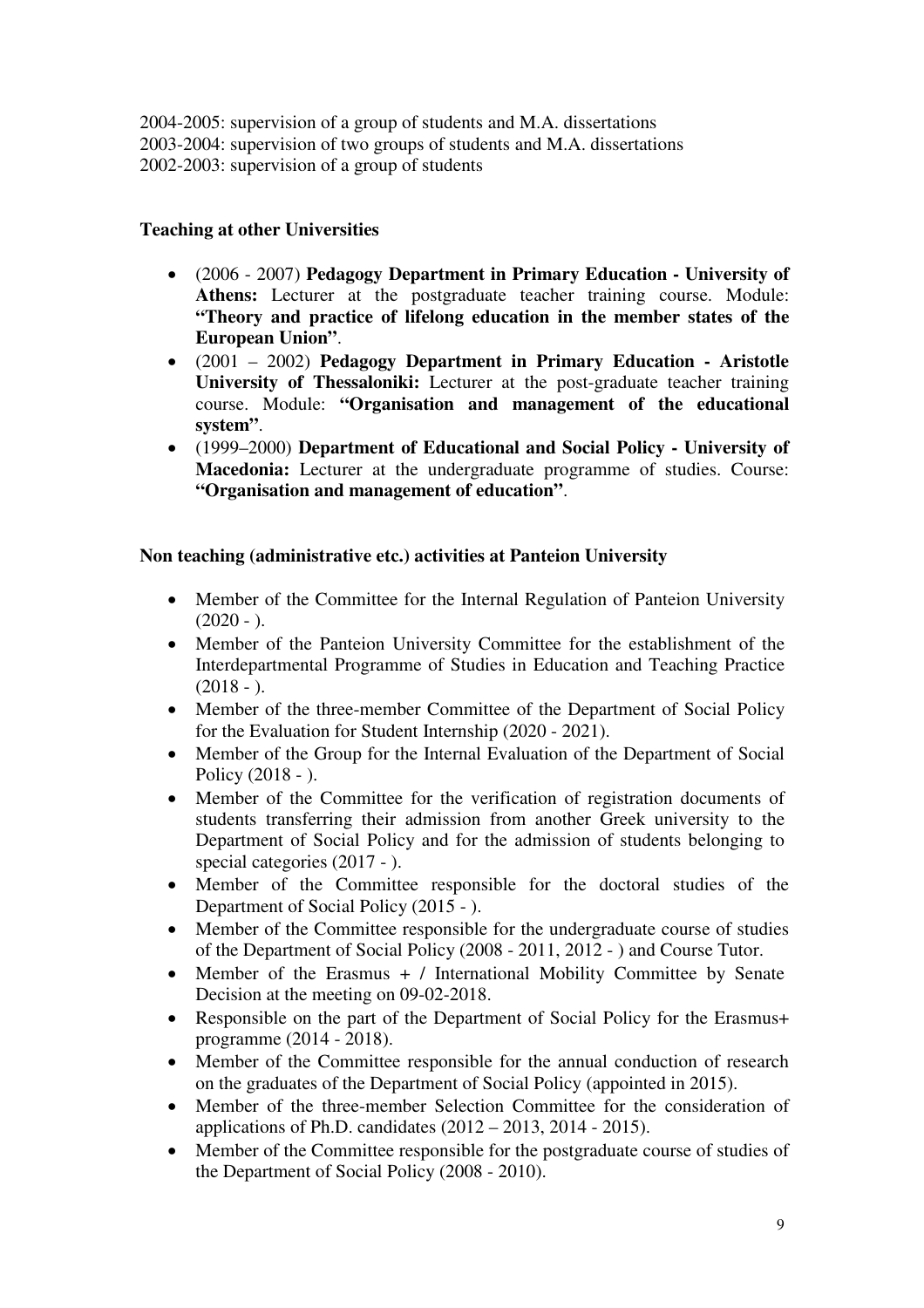- Representative faculty member of the Department of Social Policy at the Senate of Panteion University (2007 – 2008).
- Re-assessor in the qualifying exams of the Department of Social Policy. Course: "Introduction to the organisation and dynamics of society" (appointed in 2007).
- Representative faculty member of the Department of Social Policy at the Committee of Studies of Panteion University (appointed in 2006).
- Participation in the Committee of Panteion University for the *European Credit Transfer System* (ECTS) (appointed in 2005).
- Supervision of students' internships: a) at the municipality of Korydallos Piraeus and Onassion hospital (2006 - 2007) and b) at the municipality of Korydallos - Piraeus (2005 - 2006).

#### **Supervision of Ph.D. theses and M.A. dissertations**

#### • **Supervisor of 1 doctoral thesis** (successfully completed):

Dourgkounas G., (2019), *European education policy and lifelong learning policies in Greece: Investigating the achievement of the aims of employability and alleviation of social inequalities before and during the economic crisis*, Athens: Panteion University (in Greek).

G. Dourgkounas received a scholarship (May 2017 – February 2019) from the Greek State's Scholarships Foundation for completing his doctoral thesis.

#### • **Supervisor of 1 doctoral thesis** (in progress):

Psareli V., *Participation in lifelong learning in Southern Europe, before and during the economic crisis* (having started in May 2017).

- Member of the three-member Committees for the supervision of **3 doctoral theses** (in progress).
- Member of the three-member Committees for the supervision of **3 doctoral theses** and member of the seven-member Committees for the examination of **7 doctoral theses** (successfully completed).
- Master's Degree of the Department of Social Policy: **supervision of 11 dissertations** and participation in the three-member Committees of **16 dissertations** (successfully completed).
- Hellenic Open University: **supervision of 42 master's dissertations**  (successfully completed) and examiner of an almost equal number of dissertations.

#### **Sabbaticals in universities abroad**

Honorary Senior Research Associate at the **UCL Institute of Education of the University of London** (duration: 30-9-2019 until 29-11-2109). Ι co-operated with Professor Paul Morris.

Visiting researcher (giving also two lectures) at the **Department of Education of Stockholm University** (duration: 1-3-2012 until 31-5-2012). Ι co-operated with the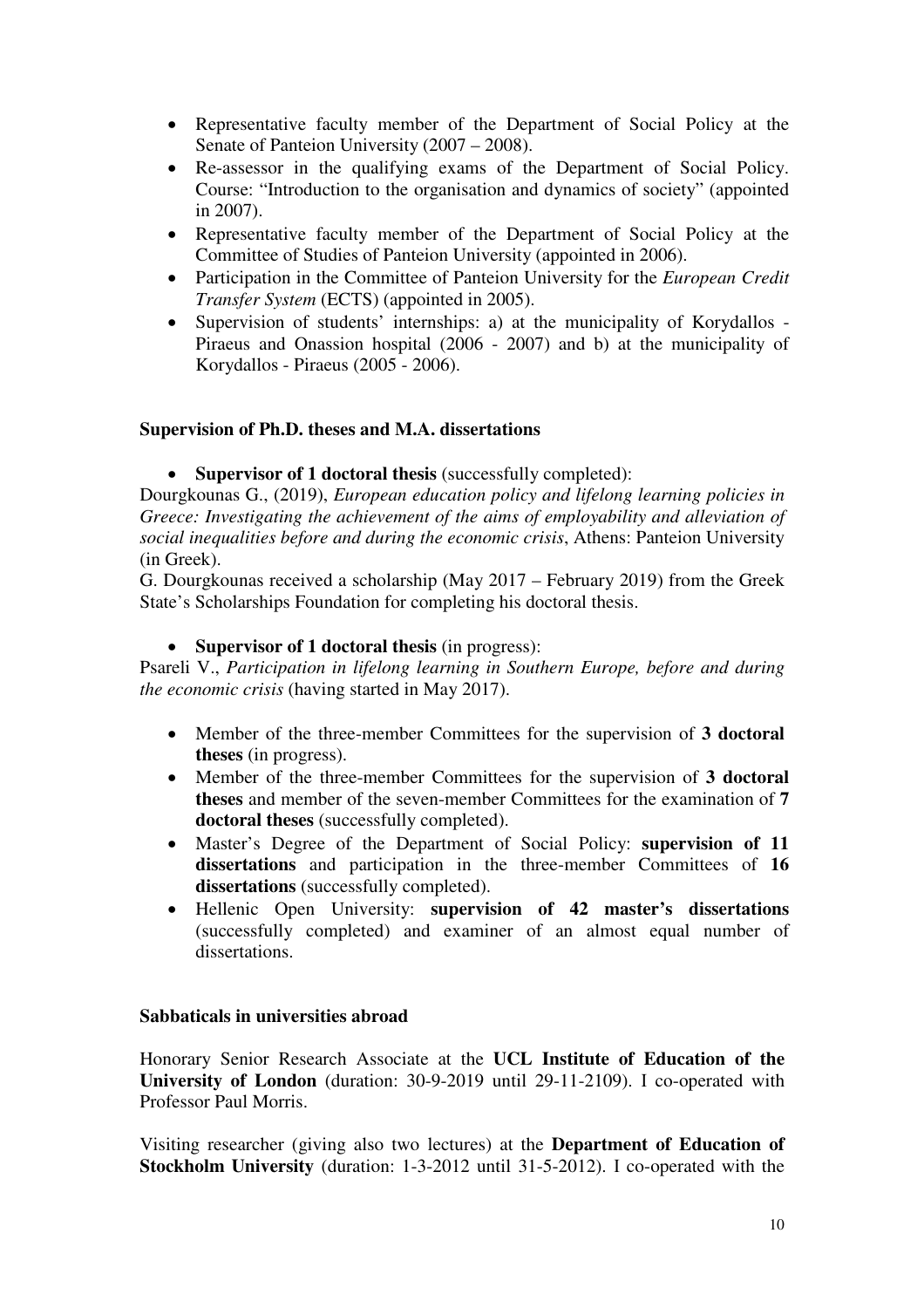academic group *Adult learning and working life education*, headed by Prof. Dr. Agnieszka Bron, and with the *Institute of International Education*, headed by Prof. Dr. Vinayagum Chinapah.

#### **Erasmus+ Agreements – International co-operation**

Academic mobility Erasmus+ agreement with associate professor Carlo Cappa, **University of Rome "Tor Vergata"** (period 2018-2021). In the framework of this teaching mobility agreement, I visited University of Rome "Tor Vergata".

Foreign member of the Board of the PhD Programme in *Cultural Heritage, Education and Geography* (*Beni Culturali, Formazione et Territorio*) of the **University of Rome "Tor Vergata"** (appointed: 20 December 2018).

Academic mobility Erasmus+ agreement with associate professor Petros Gougoulakis, **University of Stockholm** (period: 2015-2016 and renewal of the agreement for the period 2017-2021). In the framework of this teaching mobility agreement, P. Gougoulakis visited Panteion University and I also visited Stockholm University.

Academic mobility Erasmus+ agreement with assistant professor Daniel Verba, **Université Paris 13** (period: 2014-2021). In the framework of this teaching mobility agreement, D. Verba visited Panteion University.

#### **Participation in research projects - Evaluation of programmes etc.**

- 2021 : Participation as an expert in lifelong learning policies in the workings of the *Dialogue Circle* of the Institute of Small Business of the Hellenic Confederation of Professionals, Craftsmen & Merchants (**IME-GSEVEE**). This *Dialogue Circle* is about **issues of European and Greek policies in vocational education & training, lifelong learning and adult education** and aims at encouraging, developing and systematising the reflection as well as the elaboration of proposals for the improvement of the current situation.
- 2020 2021: Member of the Committee for the evaluation of the proposals submitted in the framework of the **"3rd Call for Action "Science and Society" - "Nodes of Research, Innovation and Dissemination""** (Reg. 17504 / 14.10.2019), in **Topic 1 "Research & Innovation Nodes in Education"** of the Hellenic Foundation of Research and Innovation (**H.F.R.I.**). The Evaluation Committee was established and formed with the 25121 / 25.05.2020 Decision of the Scientific Council of H.F.R.I. (later amended with the 28960 / 15.10.2020 Decision of the Scientific Council of H.F.R.I).
- 2018: Participation in the research team of the programme titled **Eurograduate**, which refers to the comparison of working and living conditions of higher education graduates in a large number of European countries (scientific responsibility: M. Symeonaki, associate professor at the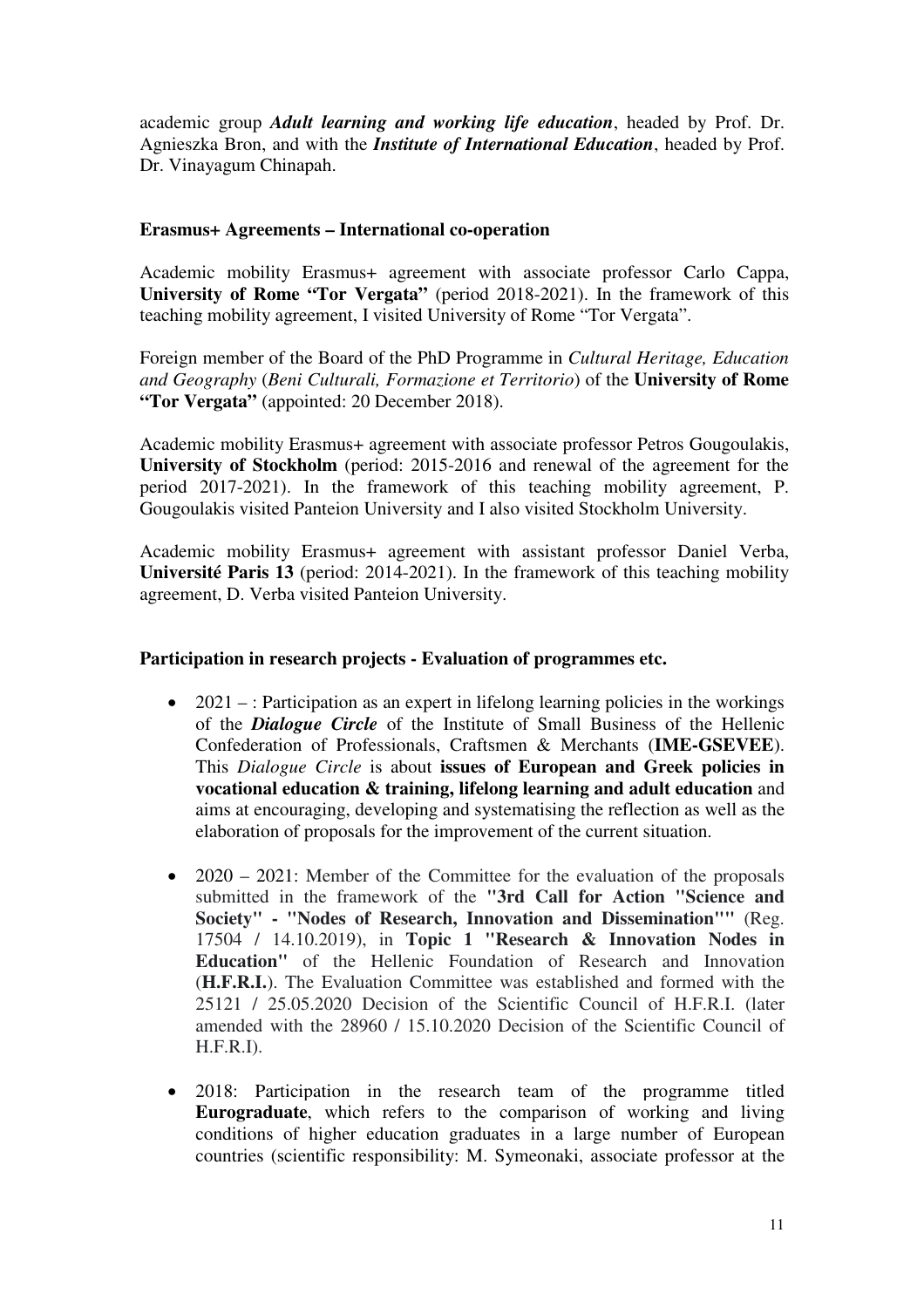Department of Social Policy of Panteion University – scientific advisor: M. Karamessini, professor at the Department of Social Policy).

- 2014: Interview, as a specialist in issues of education and education policy, to professor V. Kantzara, responsible for writing a national report on the issue of *Crisis and education in Greece*. Title of the project: **"Educational challenges in southern Europe. Equity and efficiency in a time of crisis"**, under the organisation and management of the University Institute of Lisbon - Portugal.
- 2012: Co-operation, as a faculty member, in the research project titled **"Discource and policies of reform of higher education (1997-2014)"**, organised by the Department of Philosophy, Pedagogy and Psychology of the University of Athens (scientific responsibility: professor G. Pasias).
- 2011 2015: Participation in a self-funded inter-institutional research project, organised by the Centre of Social Morphology and Social Policy of the Department of Social Policy of Panteion University, in co-operation with the Department of Sociology and the Department of Economic and Peripheral Development (Panteion University), the Department of Social Administration (Democritus University of Thrace), Athens Academy and the University of Athens. General theme: **"Crisis: Effects, interpretation and social action"** (scientific responsibility: professor I. Psimmenos). Sub-theme: **"Researching the link between the phenomenon of economic crisis and recent higher education policies in Greece"** (in co-operation with G. Pasias).
- 2008: Participation as an expert in the second cycle of EQUAL Thematic Laboratory III under the title **"Specifications, criteria and methodology of application and integration of integrated systems of lifelong learning"**  (scientific responsibility: Th. Karalis, professor at the Department of Early Childhood Education - University of Patras).
- 2007 2008: Participation, as a member of the scientific team, in a European funded project, titled **"Production of subsidiary educational material for the introduction of gender issues in the educational process"** (*EPEAEK* ΙΙ, Action 4.1.1.d) approved by the Ministry of Education to be implemented in the Department of Philosophy, Pedagogy and Psychology - University of Ioannina (scientific responsibility: assistant professor E. Maragoudaki).
- 2007 2008: Member of the team for the external evaluation of a European funded project, titled **"External evaluation of the project** *Programmes of counseling and vocational orientation under the perspective of gender***"** (*EPEAEK* ΙΙ, Action 4.1.1.b) implemented at the Centre of Social Morphology and Social Policy - Department of Social Policy - Panteion University (scientific responsibility: K. Kassimati, emeritus professor of the Department of Social Policy of Panteion University).
- 2006 2008: Member of the research team (consisted of five full members of the Hellenic Adult Education Association) that undertook the project titled **"Evaluation study of the training of adult educators in continuing vocational education and training"**, on behalf of the Institute of Labour of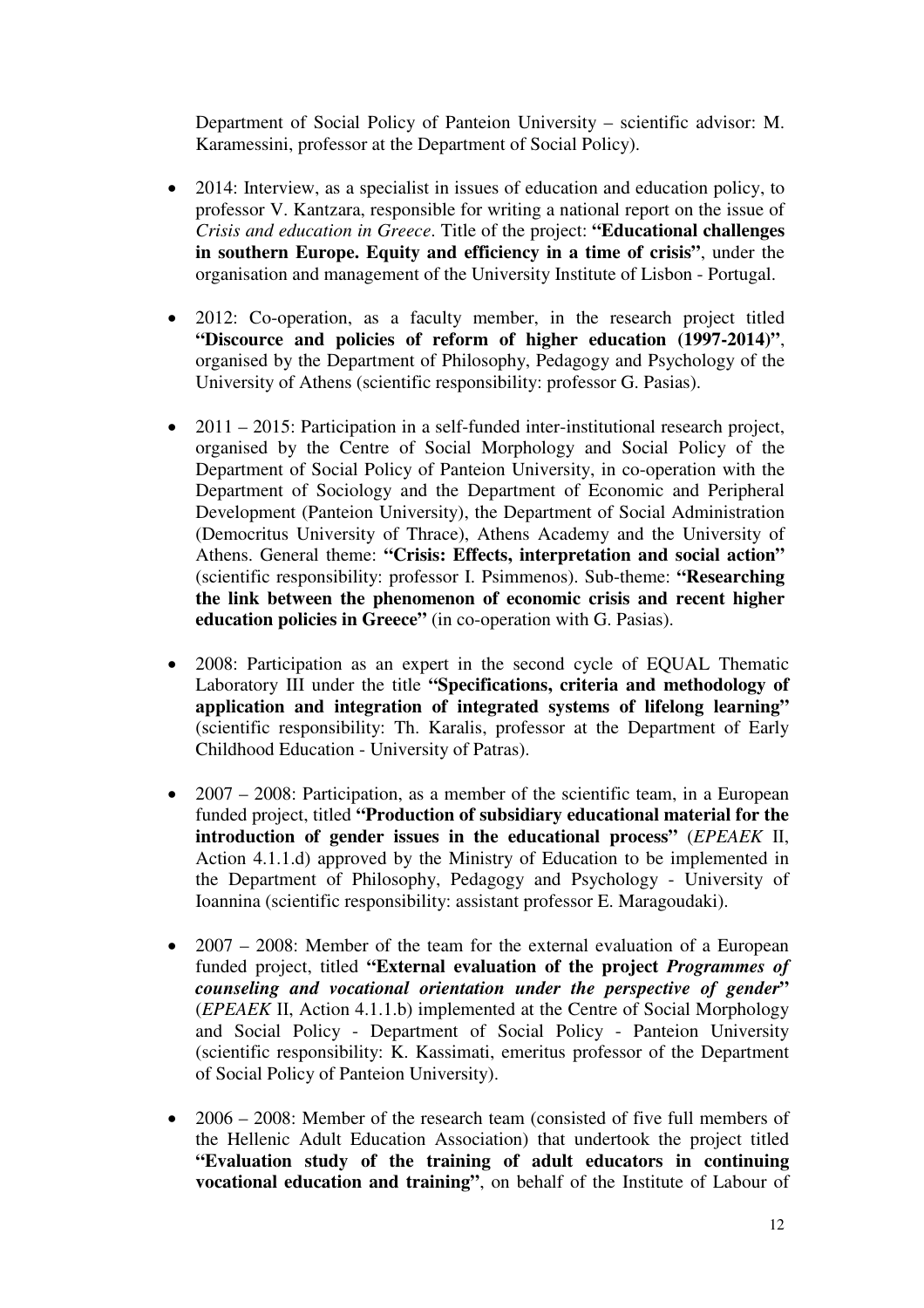the General Confederation of Workers of Greece. The project referred to the evaluation of educational programmes for adult educators, which were implemented at the Centres of Vocational Training in 2007 (scientific responsibility: A. Kokkos, professor at the Hellenic Open University).

- 2005 2006: Member of the team of the European funded subproject (*EPEAEK* ΙΙ), titled **"Reform of the undergraduate programme of studies of the Department of Social Policy of Panteion University"** (scientific responsibility: emeritus professor S. Robolis).
- 1998 1999: Core researcher in a European funded research project (*EPEAEK* Ι), titled **"The Greek universities in front of the new millennium"**. Leader: Technical University of Athens (scientific responsibility: professor G. Tsamasfyros). The title of the subproject was **"University mobility: International and European experience and the peculiarities of Greece"** and was implemented at the University Research Institute of Urban Environment and Human Force of Panteion University (scientific responsibility: professor P. Getimis).
- 1998 1999: Scientific collaborator in a European funded research project (*EPEAEK* Ι), titled **"The organisation and management of universities in the era of reorganisation of production"**, implemented at Panteion University (scientific responsibility: professor P. Foundethakis).

## **V. Other professional activities**

- Volunteer lecturer in a series of seminars of the Unit 104 *Social Policy* of the Modern Popular University of the Municipality of Nea Smyrni – Athens. Title of lectures: Adult education / lifelong learning policies in Greece (7 April and 16 December 2014, 3 May 2017).
- Primary school teacher in Greek public schools (1996-2004).
- Adult educator in educational programmes for minorities, organised by the Prefectural Committees of Popular Education of Athens and Western Attica (1990-1992).

## **Training - Certification**

- 2021: With the A.P. 35710 / 09.04.2021 Decision of the Hellenic Foundation for Research and Innovation (H.F.R.I.) my inclusion in the Registry of Certified Assessors-Experts of H.F.R.I. was approved.
- 2011: Inclusion in the Registry of Evaluators Experts of the National Accreditation Centre for Lifelong Learning (*EKEPIS*) – currently, National Organisation for the Certification of Qualifications and Vocational Guidance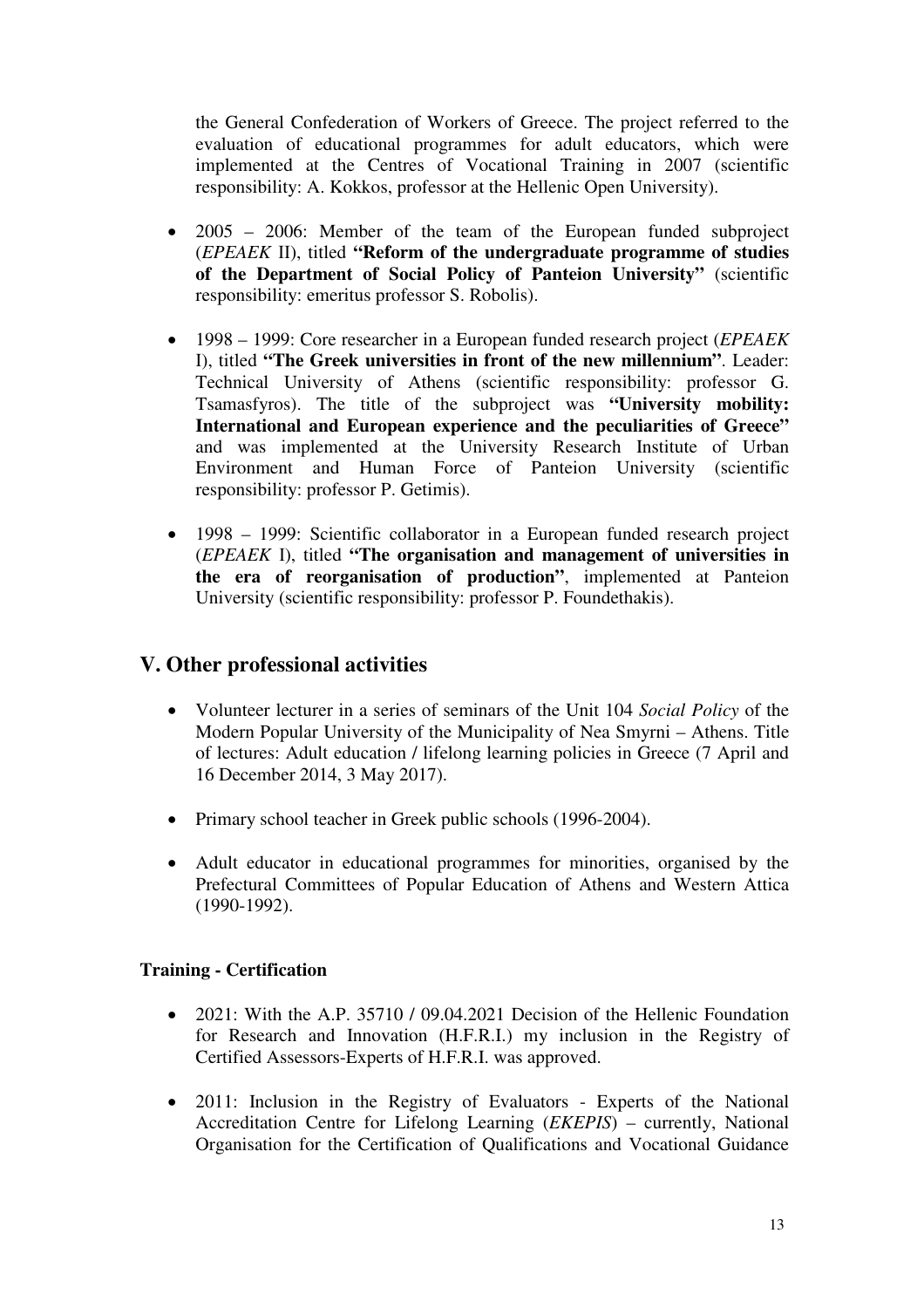(*EOPPEP*) - for the evaluation of the curricula of the Centres of Postsecondary Education.

• 2003: Successful completion of the "Training programme for the educators of adult educators" (an initiative of *EKEPIS* in co-operation with the Hellenic Open University) and inclusion in: a) the General Sub-registry of Certified Adult Educators and b) the Sub-registry of Certified Educators of Adult Educators (registration number: 10938, certification date: 23-2-2006, renewed until 23-2-2016).

## **VI. Paper presentations in refereed conferences – Lectures as an invited speaker**

#### **Rhodes (online) - Greece, 3-5 July 2020**

Invited speaker (among the University Teaching and Research Staff) at the 1st Online International Educational Conference, organised by the Media Pedagogy Research Group of the University of the Aegean

General theme: *From the 20th to the 21st century in 15 days: The sudden transition of our educational practices in digital environments. Views - perceptions - scenarios perspectives - suggestions*

Title of paper: Adult education and distance education at times of crisis

#### **Athens, 5 April 2019**

One day international conference organised by the Greek Comparative and International Education Society, the Greek Society of Organisation and Management of Education, the Department of Philosophy, Pedagogy and Psychology of the University of Athens and the Department of Social Policy of Panteion University General theme: *Education governance: Comparative and international perspectives*  Title of lecture: Interrogating global higher education governance: European Union higher education policy and its influences in Greece before and during the economic crisis

#### **Rome, 15 March 2019**

Invited speaker at a series of seminars of the PhD Programme in *Cultural Heritage, Education and Geography* (*Beni Culturali, Formazione et Territorio*) of the University of Rome "Tor Vergata"

Title of lecture: European Union higher education policy in an age of crisis and the case of Greece

#### **Korinthos - Greece, 23 November 2018**

Invited speaker at a one day conference organised by the Department of Social and Education Policy of the University of Peloponnese

General theme: *Education policy at the crossroads of Social and Political Sciences* Title of lecture: European education policy and validation of qualifications: Impacts in the areas of adult education / lifelong learning and higher education

#### **Nicosia, 29 May – 1 June 2018**

28th Conference of the Comparative Education Society in Europe (CESE)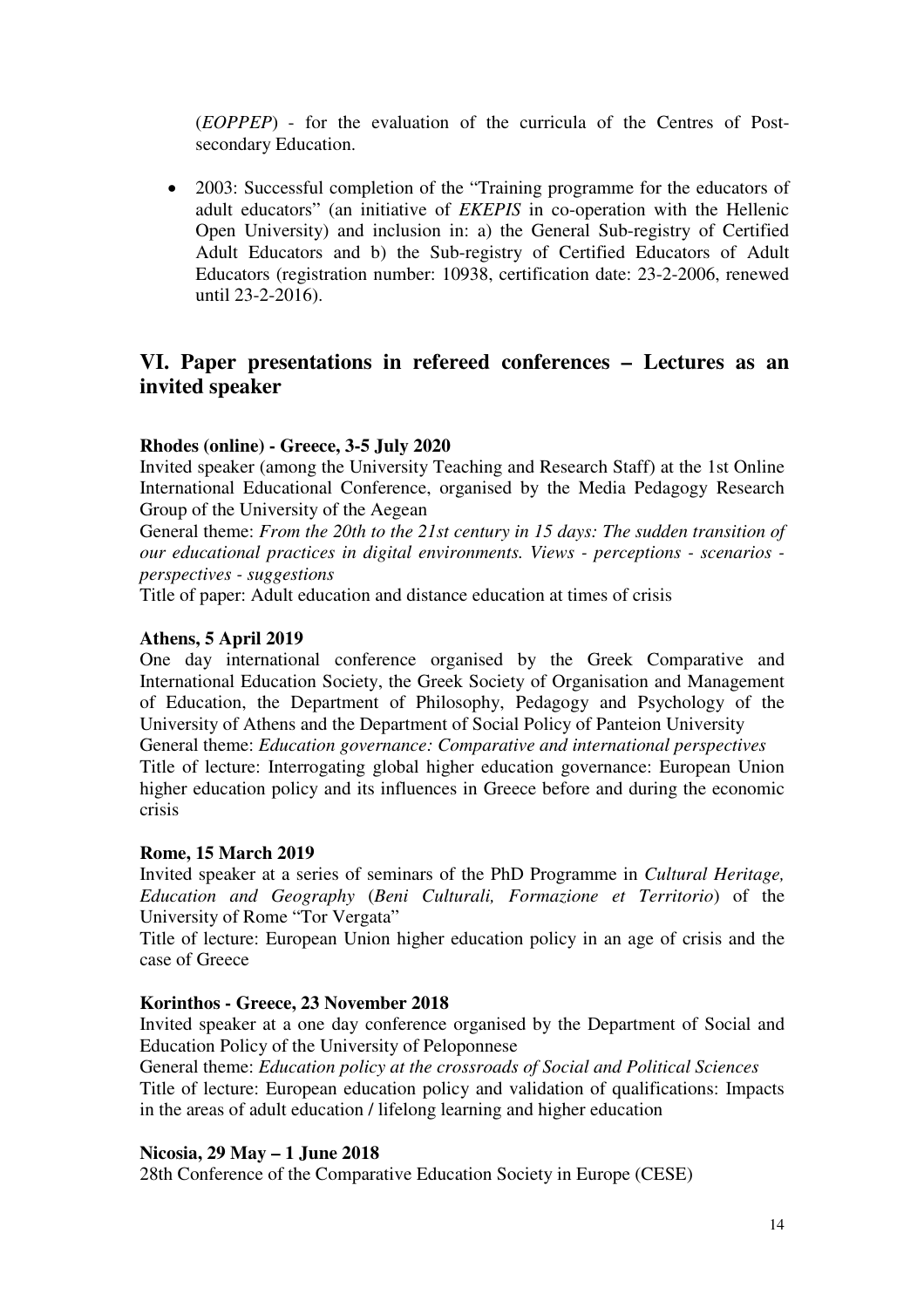General theme: *Identities and education: Comparative perspectives in an age of crisis* Working Group 5: Higher education Title of paper: The European Union higher education policy in an age of crisis

### **Athens, 11-12 May 2018**

Invited speaker at a conference organised by the Historical Archive of the National and Kapodistrian University of Athens

General theme: *University and crises*

Title of lecture: International influences in Greek higher education and economic crisis

## **Athens, 29 August - 1 September 2017**

13th Conference of the European Sociological Association (E.S.A.) General theme: *(UN)Making Europe: Capitalism, solidarities, subjectivities* Research Network: *Sociology of education*  Title of paper: 'Quality' versus 'equity' in European higher education policies

#### **Patras - Greece, 3 June 2017**

Invited speaker at a series of seminars

Organisation: the Higher Education Policy Network of the Pedagogy Department in Primary Education of the University of Patras

Title of lecture: Certification of qualifications as a policy of promoting a 'marketdriven' model of lifelong learning

#### **Athens, 19 May 2017**

Intervention as an invited speaker in a Thematic Workshop / Open Discussion Organisation: the Centre of Social Morphology and Social Policy of the Department of Social Policy of Panteion University

General theme: *Work and crisis*

#### **Rome, 2 December 2016**

Invited speaker at an one day conference organised by the University of Rome Tor Vergata, the Italian Department of Comparative Education Society in Europe (CESE) and CESE

General theme: *Geographies of education in new landscapes. Political and cultural issues*

Title of lecture: The European Qualifications Framework as an EU policy instrument for the construction of a market-driven model of lifelong learning

#### **Athens, 24-26 June 2016**

2 nd Conference of the *Interrogating transformative processes in learning and education: an international dialogue*: a new European Society for Research on the Education of Adults (ESREA) Network

Organisation: Hellenic Adult Education Association

General theme: *The role, nature and difficulties of dialogue in transformative learning*

Title of paper: The European Qualifications Framework as an obstacle to "dialogue" in adult education contexts

## **Glasgow, 31 May – 3 June 2016**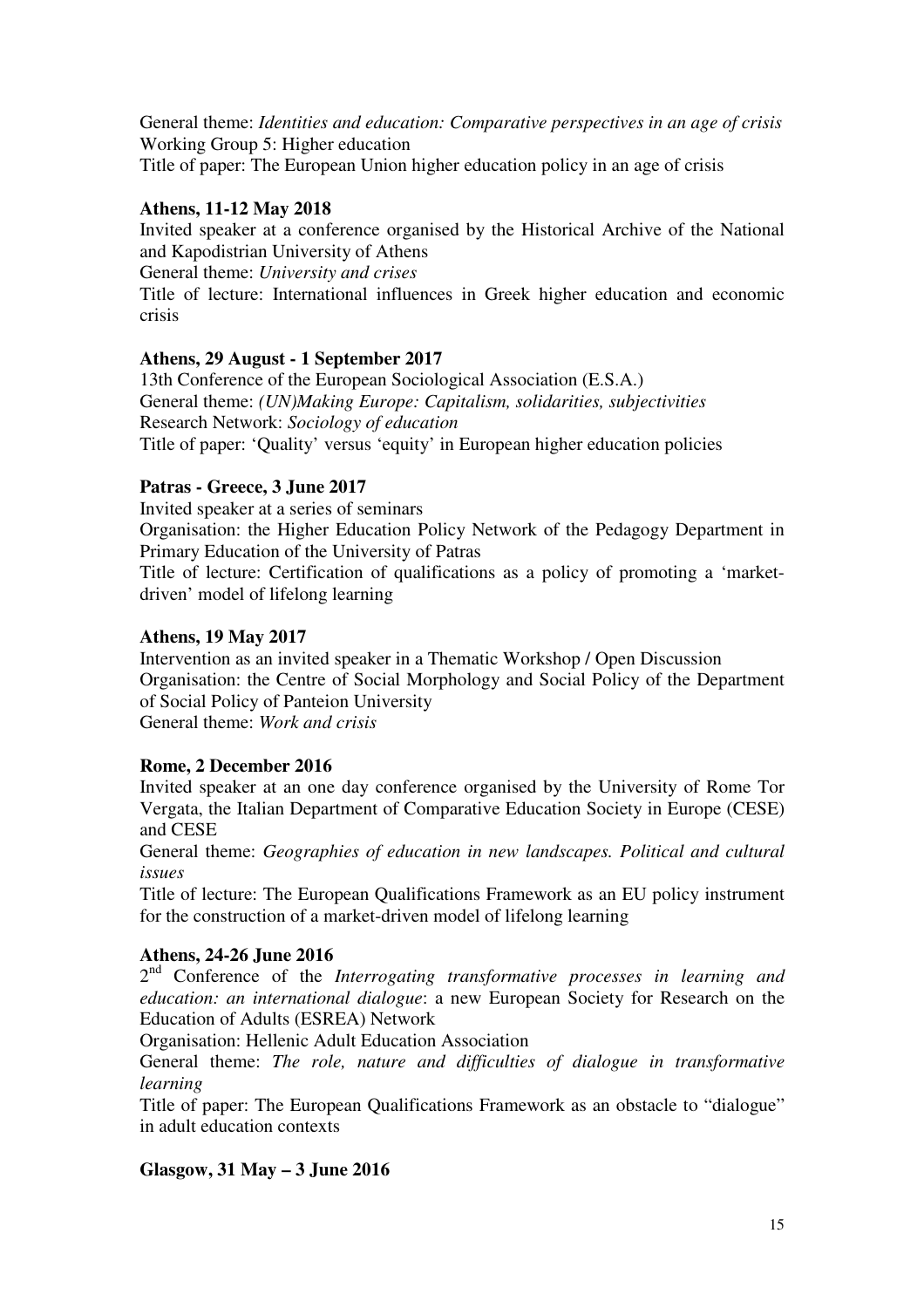27th Conference of the Comparative Education Society in Europe (CESE) General theme: *Equity in and through education: Changing contexts, consequences, and contestations: The World in Europe – Europe in the World* Working Group 1: Education, knowledge, and economy Title of paper: The European Qualifications Framework as an EU policy instrument for the marketisation of adult and lifelong education

## **Thessaloniki - Greece, 27-28 June 2015**

1st Panhellenic Scientific Conference of Lifelong Learning Organisation: University of Macedonia

General theme: Lifelong learning and modern society: Local government, education and employment

Title of lecture as an invited speaker: Education policy and lifelong learning (coinvited speakers: D. Vergidis, G. Bagakis, A. Ifanti, P. Gougoulakis)

## **Athens, 22-24 June 2015**

36<sup>th</sup> conference of the International Working Party on Labour Market Segmentation (IWPLMS)

Organisation: IWPLMS, Department of Social Policy – Panteion University, Hellenic Social Policy Association

General theme: *Long-term trends in the world of work and effects of the economic crisis*

Title of paper: Investigating the 'efficiency' of the binary system of higher education in Greece based on graduates' employment: Evidence from the European Social Survey before and during the economic crisis (with K. Michalopoulou)

## **Athens, 27-29 June 2014**

1<sup>st</sup> Conference of the *Interrogating transformative processes in learning and education: an international dialogue*: a new European Society for Research on the Education of Adults (ESREA) Network

Organisation: Hellenic Adult Education Association

General theme: *What's the point of transformative learning?* 

Title of paper: Lifelong learning policies of the European Union and transformative learning: complementary or conflicting situations?

## **Freiburg - Germany, 10-13 June 2014**

26th Conference of the Comparative Education Society in Europe (CESE) General theme: *Governing educational spaces: Knowledge, teaching, and learning in transition*

Working Group 1: *Governing knowledge and the politics of education* 

Title of paper: Paradigm shift, economic crisis and recent higher education policies in Greece (with G. Pasias)

## **Freiburg - Germany, 10-13 June 2014**

26th Conference of the Comparative Education Society in Europe (CESE) General theme: *Governing educational spaces: Knowledge, teaching, and learning in transition*

Cross-Thematic Session 7: *Global educational governance without a soul: Revisioning the cognitive hypothesis of UNESCO, OECD, and the Bologna Process*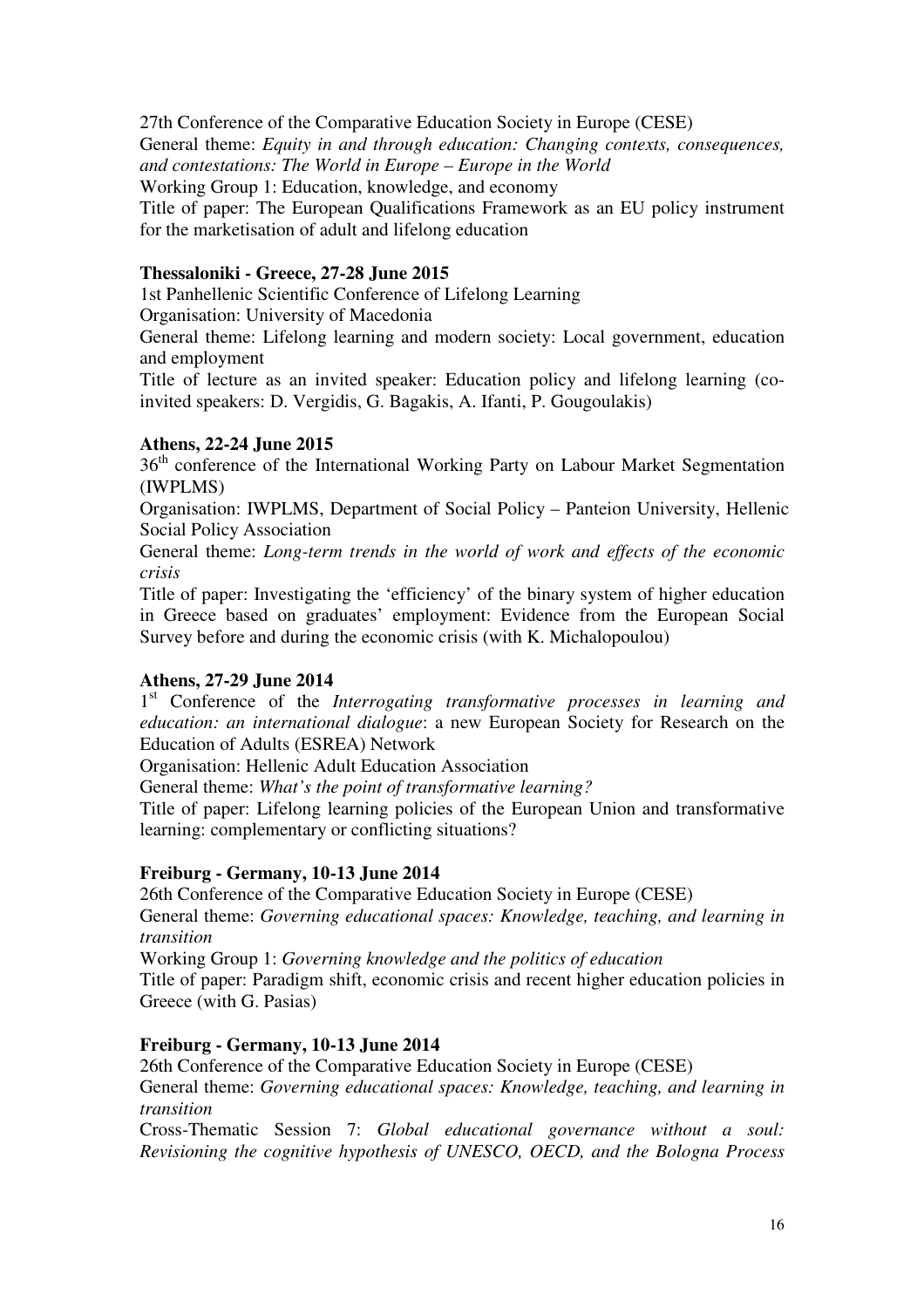Title of paper: The Bologna Process, the Lisbon Strategy and university reform in Greece (with G. Pasias)

### **Athens, 28 March 2014**

Invited speaker (with G. Pasias)

Organisation: Members of the research team of the inter-institutional research project "Crisis: Effects, interpretation and social action", Panteion University (see http://interdisci.blogspot.gr/)

Title of lecture: Linking the phenomenon of economic crisis with the recent higher education reform in Greece

#### **Rhodes-Greece, 11-13 July 2013**

20<sup>th</sup> International Conference on Learning

Organisation: University of the Aegean

General theme: *Celebrating the 20th learning conference, two decades of exploring innovation in education* 

Thematic group: *Learning in higher education*

Title of paper: Accreditation policies and changing patterns of higher education in Europe

#### **Athens, 10-14 July 2012**

2nd International Conference on Critical Education

Organisation: Pedagogy Department in Primary Education of the University of Athens Title of paper: Equity and efficiency in Greek higher education policies in the past three decades: A shift of emphasis to the issue of efficiency / "quality assurance" in the 2000s

#### **Salamanca, 18-21 June 2012**

25th Conference of the Comparative Education Society in Europe (CESE)

General theme: *Empires, post-coloniality and interculturality: Comparative education between past, post, and present*

Working Group 1: *Education and empires*

Title of paper: Adult education / lifelong learning policies in Greece at the beginning of the 2010s: Influences from European education policy and national practices

#### **Stockholm, 29 March 2012**

Invited speaker at the Thursday seminars of the Institute of International Education of the Department of Education of Stockholm University

Title of lecture: Some issues, challenges and lessons learned from higher education policies in a comparative perspective: The case of Greece

#### **Patras, 22 October 2011**

Invited speaker at a series of seminars

Organisation: the Higher Education Policy Network of the Pedagogy Department in Primary Education of the University of Patras

Title of lecture: Researching the shift from "equality of educational opportunities" to "efficiency" in higher education policies in Greece

#### **Athens, 12-16 July 2011**

1st International Conference on Critical Education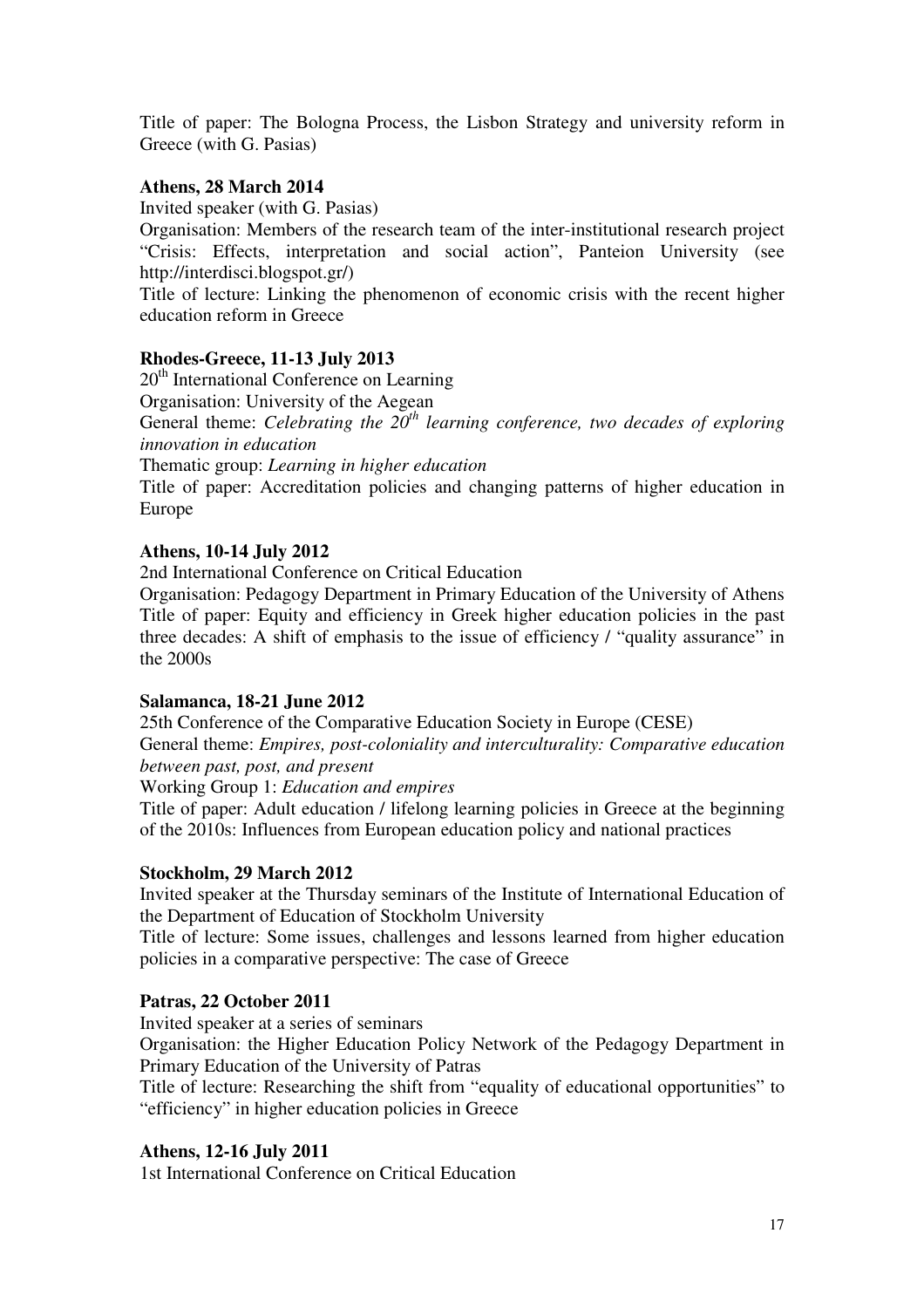Organisation: Pedagogy Department in Primary Education of the University of Athens Title of paper: Higher education and "lifelong learning" in Europe in the era of globalisation

#### **Mytilene-Greece, 2-3 June 2011**

A two-day meeting organised by the M.A. course of the Department of Sociology of the University of the Aegean, in collaboration with the Centre of Social Morphology and Social Policy and the Department of Social Policy of Panteion University Title of lecture: "Equality of educational opportunities" vis-à-vis "efficiency" in higher education policies in Greece

#### **Athens, 2 April 2011**

"How to Progress European Solidarity" (HOPES) European Research Network Spring Workshop and Meeting

Host University: Panteion University

Title: *Social solidarity and sustainability across the Euro-mediterranean partnership* Title of lecture: Social solidarity in Greece: The case of lifelong learning (with D. Papadopoulou)

#### **Uppsala, 16-19 August 2010**

24th Conference of the Comparative Education Society in Europe (CESE)

General theme: *Enlightenment, creativity and education: Polities, policies, performances*

Working Group 2: *Social models and economies*

Title of paper: Higher education policies in the knowledge societies: From differentiation to lifelong learning

#### **Athens, 27-28 November 2009**

Panhellenic interdisciplinary conference organised by Panteion University and the Scientific Association for Social Cohesion and Development

Title: *Social inequalities in modern Greece*

Title of paper: The aims of employability and social inclusion / active citizenship in lifelong education policies in Greece

#### **Athens, 15 May 2009**

A day meeting with invited speakers, organised by the Hellenic Social Policy Association

Title of lecture: Crises of the 21st century: The issue of access in higher education (Co-invited speakers: D. Mattheou, E. Sianou).

#### **Athens, 24-25 October 2008**

3rd International Conference organised by the Hellenic Social Policy Association Title: *Social reform and changes in the mixture of "public-private" in the field of social policy* 

Title of paper: From "equality of educational opportunities" to "quality assurance" policies and trends of privatisation of higher education

#### **Patras, 4-5 October 2008**

5th International Conference of History of Education, organised by the Pedagogy Department in Primary Education of the University of Patras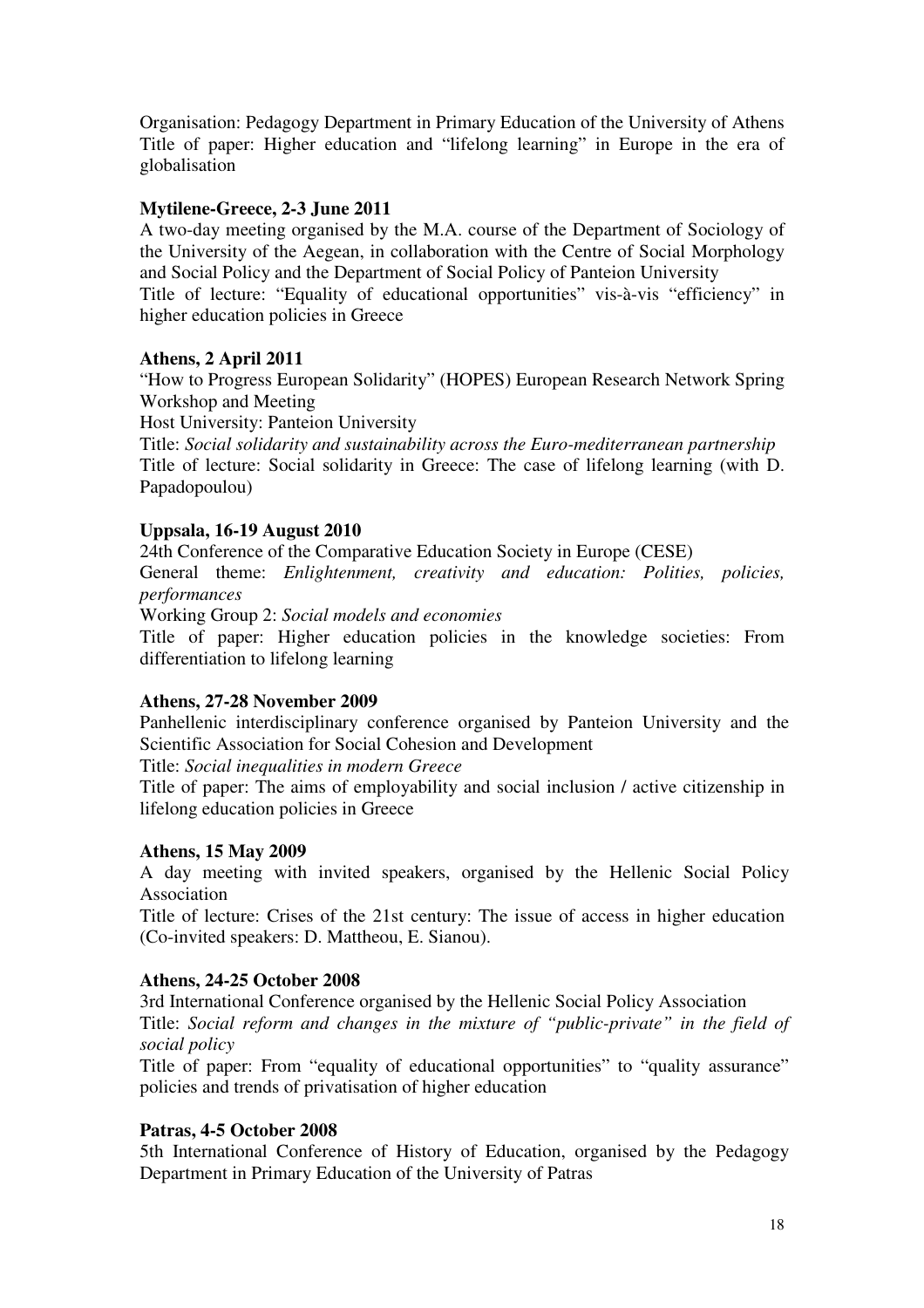#### Title: *Education and social justice*

Title of paper: The weakening of the concept of "equality of educational opportunities" in higher education policies in Greece

### **Athens, 25 September 2008**

A day meeting under the aegis of the Greek Council for Refugees, with the support of the Organisation of Welfare and Policies of Protection of the Municipality of Amarousion-Athens and Panteion University

Title: *Contemporary perspectives of social inclusion of vulnerable social groups*  Title of lecture: Lifelong education and vulnerable social groups

#### **Athens, 7-10 July 2008**

 $23<sup>rd</sup>$  Conference of the Comparative Education Society in Europe (CESE) General theme: *Changing landscapes, topographies and scenarios: Educational policies, schooling systems and higher education*  Working Group 4: *Quality: Accreditation and assessment*  Title of paper: University reform in Greece: A shift from intrinsic to extrinsic values

#### **Glasgow, 3-6 September 2007**

8th Annual Conference of the European Sociological Association (ESA) General theme: *Conflict, citizenship and civil society*  Research network: Sociology of education Title of paper: Interpreting policies of introduction of an evaluation and quality assurance framework in Greek higher education

#### **Athens, 2 December 2006**

A day meeting with invited speakers Organisation: the Hellenic Adult Education Association Title of lecture: Quality in adult education: The case of the Hellenic Open University

## **Granada, 3-6 July 2006**

 $22<sup>nd</sup>$  Conference of the Comparative Education Society in Europe (CESE) General theme: *Changing knowledge and education: Communities, information societies and mobilities* Working Group 5: *Old empires and new empires* Title of paper: Regulation or deregulation in Greek lifelong education?

## **Athens, 25-26 May 2006**

International Conference organised by the Department of Social Policy of Panteion University Title: *Social policy in a changing environment: Challenges and prospects*  Session B: *Labour market, employment and education*  Title of paper: Higher education and work: Graduates' employment and educational policy (with M. Karamessini)

#### **Rethymnon-Greece, 18-19 March 2005**

2nd International Conference organised by the Hellenic Social Policy Association & the Department of Political Science of the University of Crete Title: *Social policy and social change in Greece of the new century* Third session: *Education and housing*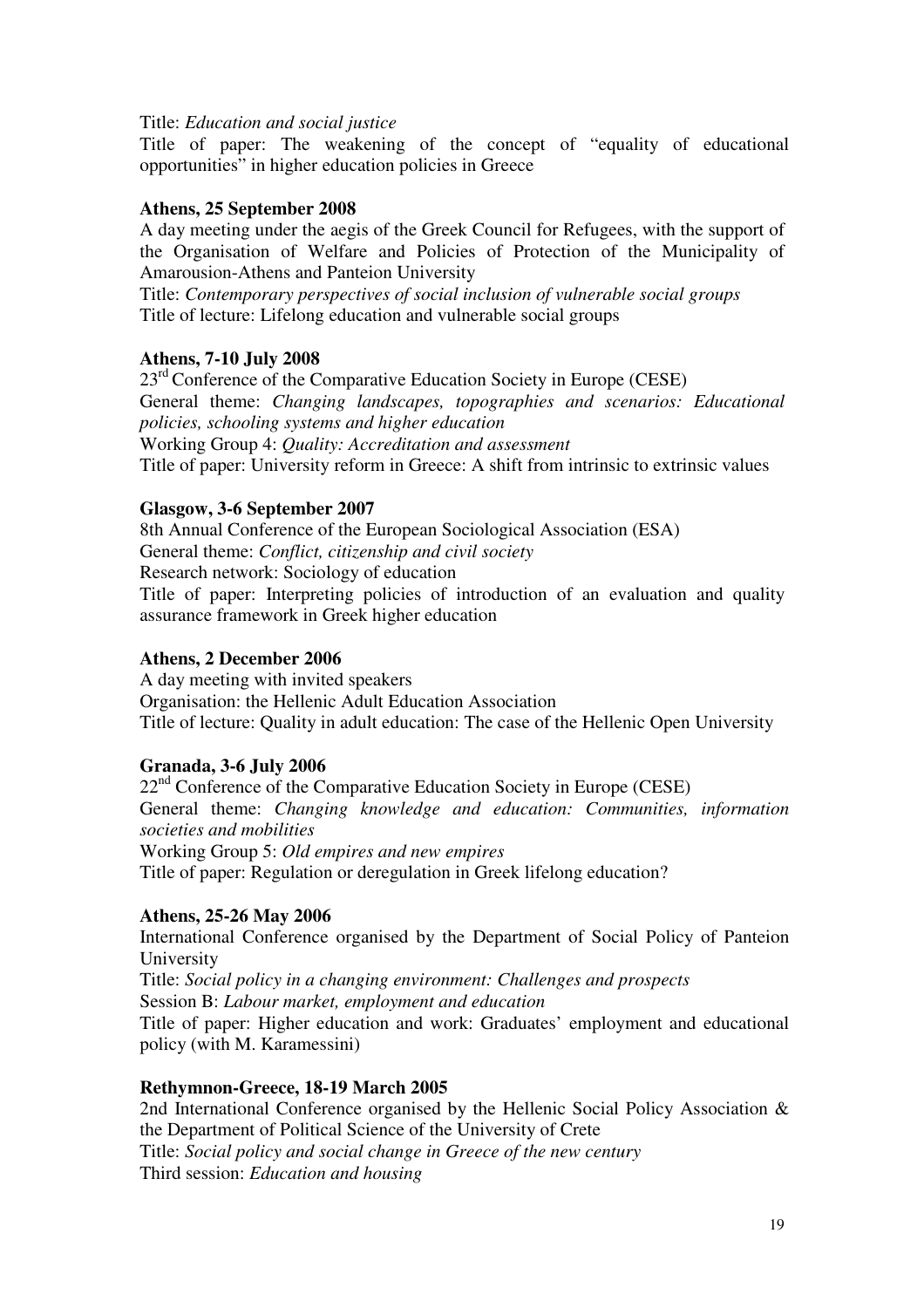Title of paper: Trends in lifelong learning policies in Europe: The cases of the UK, Sweden and Greece

#### **Athens, 22-23 October 2004**

1<sup>st</sup> International Conference organised by the Hellenic Adult Education Association Intervention in the lecture given by Ph. Race titled: The relationship between adult education and distance education

### **Patras, 4-6 October 2002**

 $2<sup>nd</sup>$  International Conference organised by the Pedagogy Department in Primary Education of the University of Patras

Title: *Education at the dawn of the 21st century: Historical and comparative considerations* 

Session: *European dimension: Educational policy of the European Union* 

Title of paper: The "European dimension" as a policy legitimating non-formal higher education

#### **Thessaloniki, 18-30 August 2002:**

Socrates/Erasmus Network on Comparative Education - Intensive Programme Organisation: Aristotle University of Thessaloniki and the Westfalische Wilhems – Universität Münster (co-ordinating University)

General theme: *Knowledge societies, lifelong learning and changing higher education*  Title of lecture: Universities and non-universities: Past and future

## **Patras, 12-14 July 2002**

5<sup>th</sup> International Conference organised by the Pedagogy Department in Primary Education of the University of Patras

Working Group: *Intercultural education and language* 

Title of paper: The emergence and evolution of intercultural education in western societies – A reference to the case of Greece

#### **Thessaloniki, 1-2 June 2002**

2<sup>nd</sup> Conference organised by the Pedagogy Department in Primary Education of the Aristotle University of Thessaloniki

General theme: *Teachers talk to teachers about their experiences: The education of language minorities* 

Title of paper: Experiences from an intercultural school: Suggestion for a multicultural curriculum

#### **Groningen–Netherlands, 5-10 July 1998**

18<sup>th</sup> Conference of the Comparative Education Society in Europe (CESE)

General theme: *State – market - civil society: Models of social order and the future of European education*

Working Group 3: *Equity, autonomy and efficiency: Τhe notion of "public service" and European traditions of democracy and liberalism*

Title of paper: Selected aspects of the relationship between the state and higher education in western Europe, from the 1960s up to the 1990s

#### **London, 10-12 June 1998**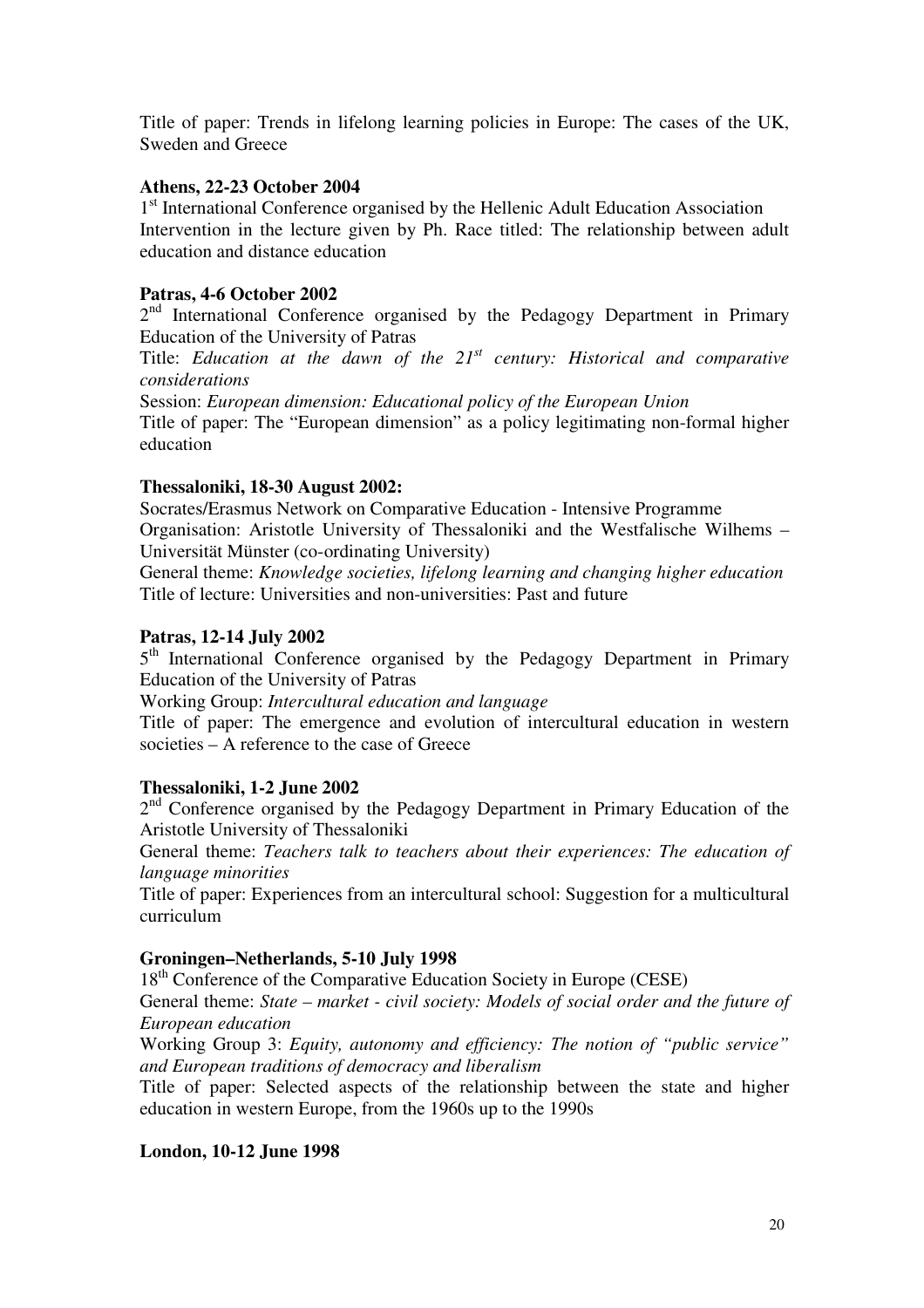International Conference organised by the academic group Culture, Communication & Societies, Institute of Education - University of London

General theme: *Education in late modernity: Beyond narrowing agendas*

Title of paper: 'Market'-'civil society'-'autonomy': The role of the state in late modern western European higher education systems and the ideology of human capital theory

### **Athens, 13-18 October 1996**

17<sup>th</sup> Conference of the Comparative Education Society in Europe (CESE) General theme: *Education and the structuring of the European space: Centre periphery, north - south, identity – otherness*

Working Group 1: *Centre - periphery: Structural cleavages and exchange dynamics*  Title of paper: Greek higher technical education: An illustration of centre-periphery relationships?

## **London, 28-30 March 1994**

International Conference

Organisation: the British Association of Teachers and Researchers in Overseas Education (BATROE) in co-operation with the Department of International and Comparative Education (DICE), Institute of Education - University of London General theme: *Contemporary crises in teacher education* Title of paper: The education of primary school teachers in Greece

## **VII. Peer reviewing – Translation**

- Member of the Editorial Board of the journal *Comparative and International Education Review*
- Member of the Editorial Board of the books series *Emergent Issues in Research on Vocational Education & Training*

## **Reviewing papers in scientific journals**

- *Academia*, a Journal of the Higher Education Policy Network
- *Adult Education Quarterly: A Journal of Research and Theory*
- *Adult Education*, a Journal of the Hellenic Adult Education Association (as a member of the Scientific Committee)
- *Comparative Education Review* (date of invitation: 16-11-2009)
- *Compare: A Journal of Comparative and International Education*
- *Critical Studies in Education*
- *European Education*
- *Italian Journal of Sociology of Education*
- *Mentor*
- *Social Policy*, a Journal of the Hellenic Social Policy Association (as a member of the Scientific Committee)
- *Studies in Higher Education*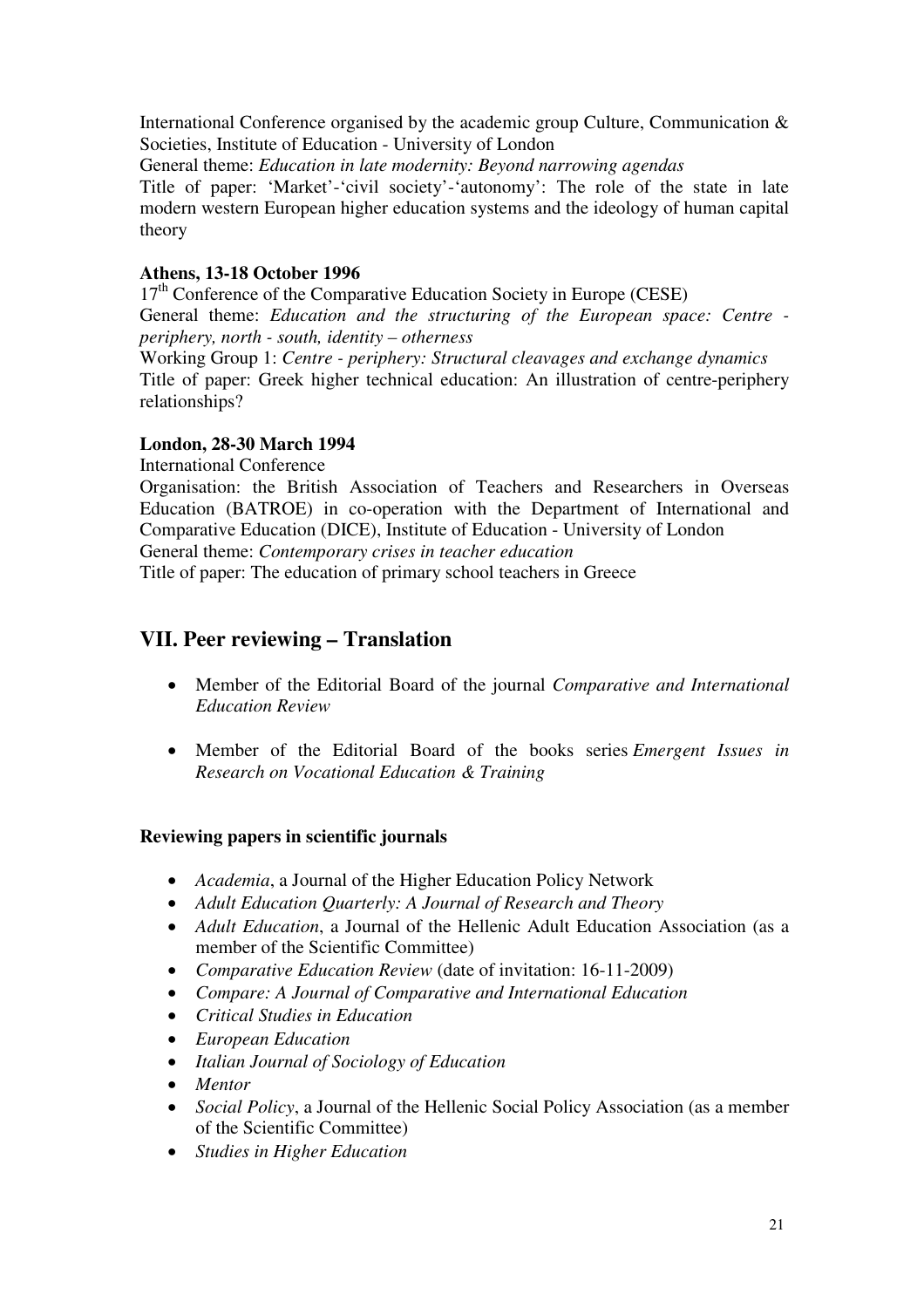- *The Greek Review of Social Research*, a Journal of the National Centre for Social Research
- *The International Journal of Educational Organization and Leadership*
- *The International Journal of Learning in Higher Education*
- *International Journal of Lifelong Education*

### **Book reviews**

- Koulaouzides G.A. & Popovic K., (eds.), (2017), *Adult education and lifelong learning in Southeastern Europe: A critical view of policy and practice*, The Netherlands: Sense Publishers. Κριτική του βιβλίου στο περιοδικό *Adult Education Quarterly: A Journal of Research and Theory*, (2019), 1-2, pp. 1-2.
- Themelis S., (2013), *Social change and education in Greece: A study in class struggle dynamics*, London: Palgrave Μacmillan. Presentation of the book at the Centre of Social Morphology and Social Policy of Panteion University (8 March 2013).
- Kantzara V., (2008), *Education and society: A critical study of the social functions of education*, Athens: Polytropon (in Greek). In: *Social Cohesion and Development*, 4:2, 2009, pp. 231-234 (in Greek).
- Donatos G., Yannitsis A., Kazakos P. & Bredimas A., (eds.), (2006), *Higher education reform*, Athens: Sakkoulas (in Greek). In: *Comparative and International Education Review: A Biannual Journal of the Greek Comparative Education Society*, 8, 2007, pp. 97-113 (in Greek).
- Papakonstantinou G., (2005), *Management of educational institutions: The management of higher education institutions*, vol. D, Patras: Hellenic Open University (in Greek). As a reviewer for the Hellenic Open University.
- Rogers A., (1992), *Adults learning for development*, London: Cassell. In: *Adult Education: A Journal of the Hellenic Adult Education Association*, 2, 2004, p. 31 (in Greek).
- Green A., Wolf A. & Leney T., (1999), *Convergence and divergence in European education and training systems*, London: Institute of Education – University of London. In: *Adult Education: A Journal of the Hellenic Adult Education Association*, 1, 2004, p. 41 (in Greek).

## **Translation**

- Translation (from English to Greek) of the article: Grey S. & Morris, P. (2021), "Capturing the spark: PISA and the reconstruction of creativity", *Comparative and International Education Review*, 26, pp. 50-71.
- Editor of the english translation of the four volumes of the teaching material of the module "Planning, management and evaluation of adult education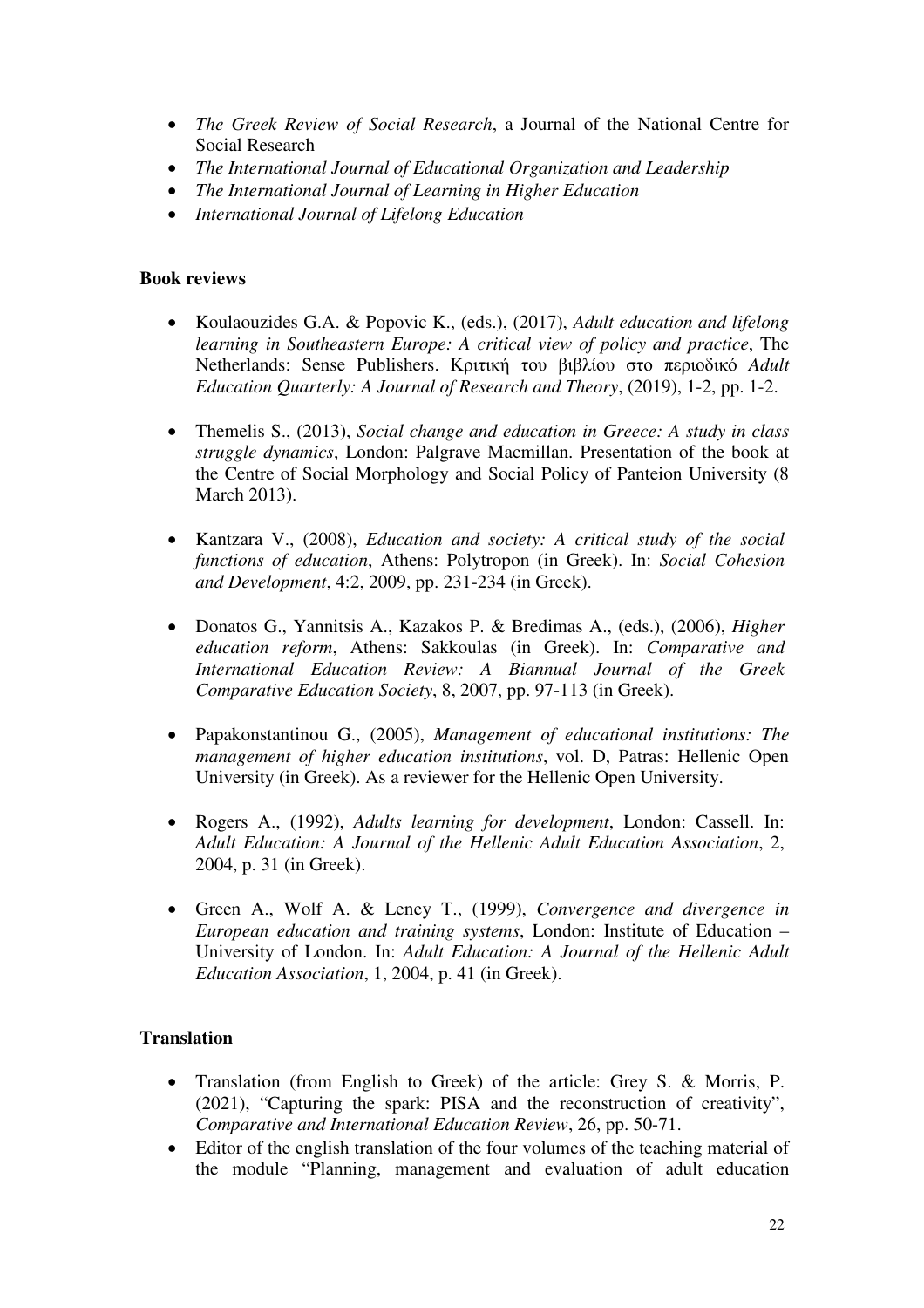programmes" of the Master's course in "Adult education" of the Hellenic Open University (2014 - 2015).

• Translation (from English to Greek) of three chapters within the book Prokou (2011).

## **Reviews of my books**

- Georgios Stamelos. Review of the book **Prokou (2011)** in the journal *Social Cohesion and Development*, 9:1, 2014, pp. 90-92 (in Greek).
- Thanassis Karalis. Review of the book **Prokou (2009)** in the journal *Social Cohesion and Development*, 7:2, 2012, pp. 159-162.

## **VIII. Organisation of conferences – seminars – open lectures**

- Organisation (in collaboration with Prof. Paul Morris, UCL Institute of Education) of a seminar titled **"Covid 19 and Distance Education: Its impact on education and learning"**, in the framework of the activities of the Comparative Education Society in Europe (C.E.S.E.) (online, 22 October 2021).
- Member of the Scientific Committee of the 1st Online International Educational Conference "**From the 20th to the 21st century in 15 days: The sudden transition of our educational practices in digital environments. Views - perceptions - scenarios - perspectives – suggestions"**, organised by the Media Pedagogy Research Group of the University of the Aegean (Rhodes, 3-5 July 2020).
- As a vice President of the Greek Comparative and International Education Society, I contributed to the organisation of the international one day conference under the title: *Education governance: Comparative and international perspectives* (Athens, 5 April 2019).
- As a Member of the Executive Committee of the Comparative Education Society in Europe (CESE), I contributed to the organisation of the  $28<sup>th</sup>$ conference of CESE (see https://www.cese-europe.org/2018). Theme of the conference*: Identities and education: Comparative perspectives in an age of crisis* (Nicosia, 29 May – 1 June 2018).
- Organisation of an open lecture by Petros Gougoulakis, associate professor at the University of Stockholm, in the framework of a series of lectures at the Centre of Social Morphology and Social Policy of the Department of Social Policy of Panteion University. Title of lecture: *Lifelong learning and skills development in a changing society* (Athens, 11 November 2016).
- Member of the Scientific Committee of the Panhellenic Scientific Conference of Lifelong Learning, organised by the University of Macedonia. Theme of the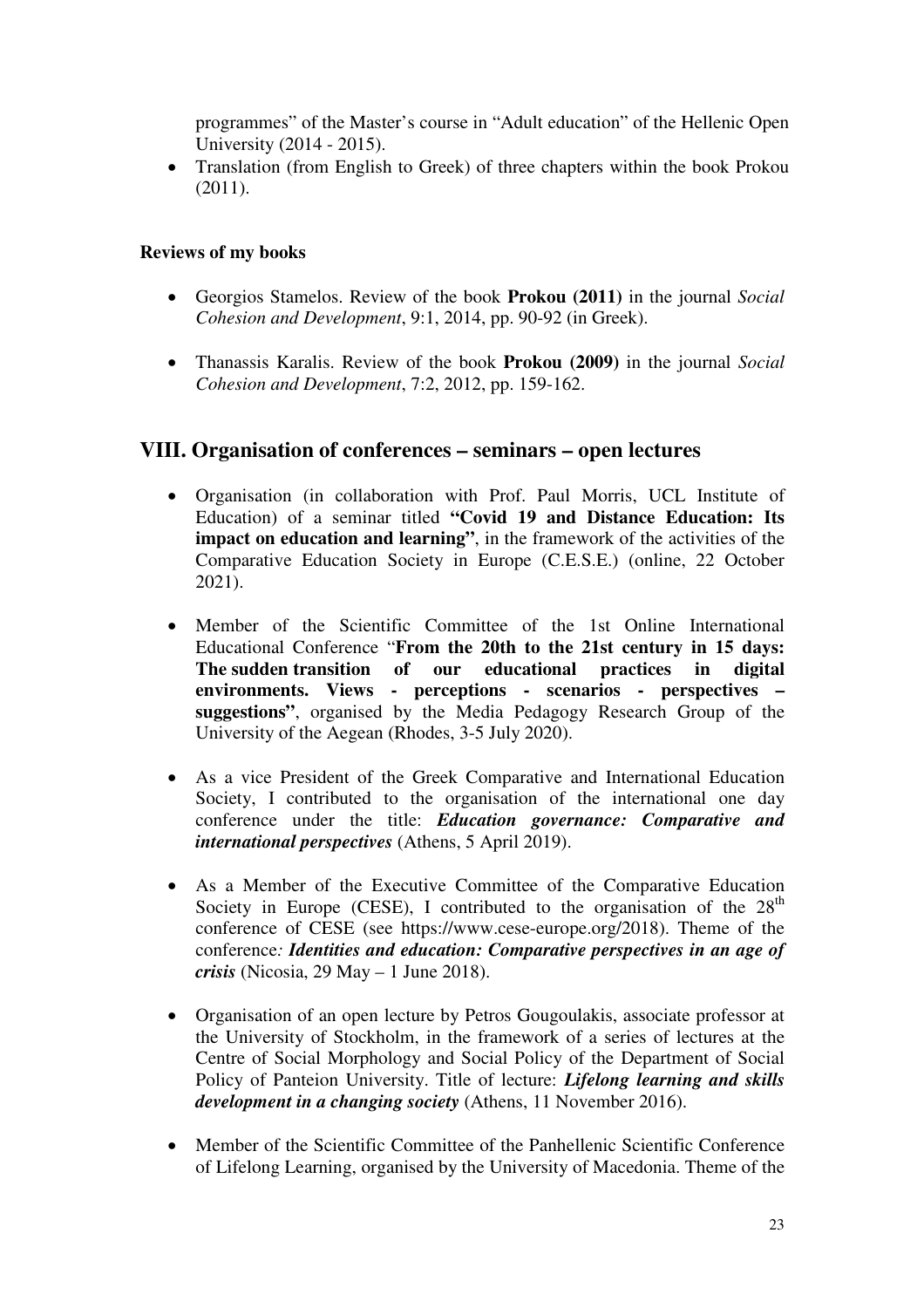conference: *Lifelong learning and modern society: Local government, education and employment* (Thessaloniki, 27-28 June 2015).

- Organisation of an open lecture by Daniel Verba, assistant professor at the Université Paris 13, at Panteion University. Title of lecture: **"***Social, racial and gender segregation in french school: Why some pupils are not Charlie***..."** (Athens, 25 February 2015).
- Member of the Organising Committee of the interdisciplinary seminar on the issue of crisis, in the framework of the inter-institutional research project with the general theme **"Crisis: Effects, interpretation and social action"**, organised by the Centre of Social Morphology and Social Policy of the Department of Social Policy of Panteion University (Athens, December 2013 - March 2015).
- Member of the Scientific Committee of the 4th international conference organised by the Hellenic Social Policy Association. Theme: *The role of social policy today: Critical approaches and challenges* (Athens, 10-11 November 2011).
- Member of the Organising Committee of a conference organised by the Department of Social Policy of Panteion University. Theme: *Social policy and local government: Trends and perspectives* (Athens, 13-14 May 2010).
- Member of the Scientific Committee of the 3rd international conference organised by the Hellenic Social Policy Association. Theme: *Social reform and change in the mix of "public - private" in the field of social policy* (Athens, 17-18 October 2008).
- Member of the Local Organising Committee of the 23rd Comparative Education Society in Europe (CESE) conference. Theme: *Changing landscapes, topographies and scenarios: Schooling systems and higher education***.** Organisation: The Greek Comparative and International Education Society with the scientific and organisational assistance of the Center for Comparative Education, International Education Policy and Communication of the University of Athens (Athens, 7-10 July 2008).
- Member of the Organising Committee of the international conference organised by the Department of Social Policy of Panteion University. Theme: *Social policy in a changing environment: Challenges and perspectives* (Athens, 25-26 May 2006).

## **IX. Memberships in Scientific Societies – Unions**

- Full member of the *Hellenic Sociological Society* (2017- ).
- External associate faculty member at the *Higher Education Policy Network* (hepnet.upatras.gr/) (2011- )